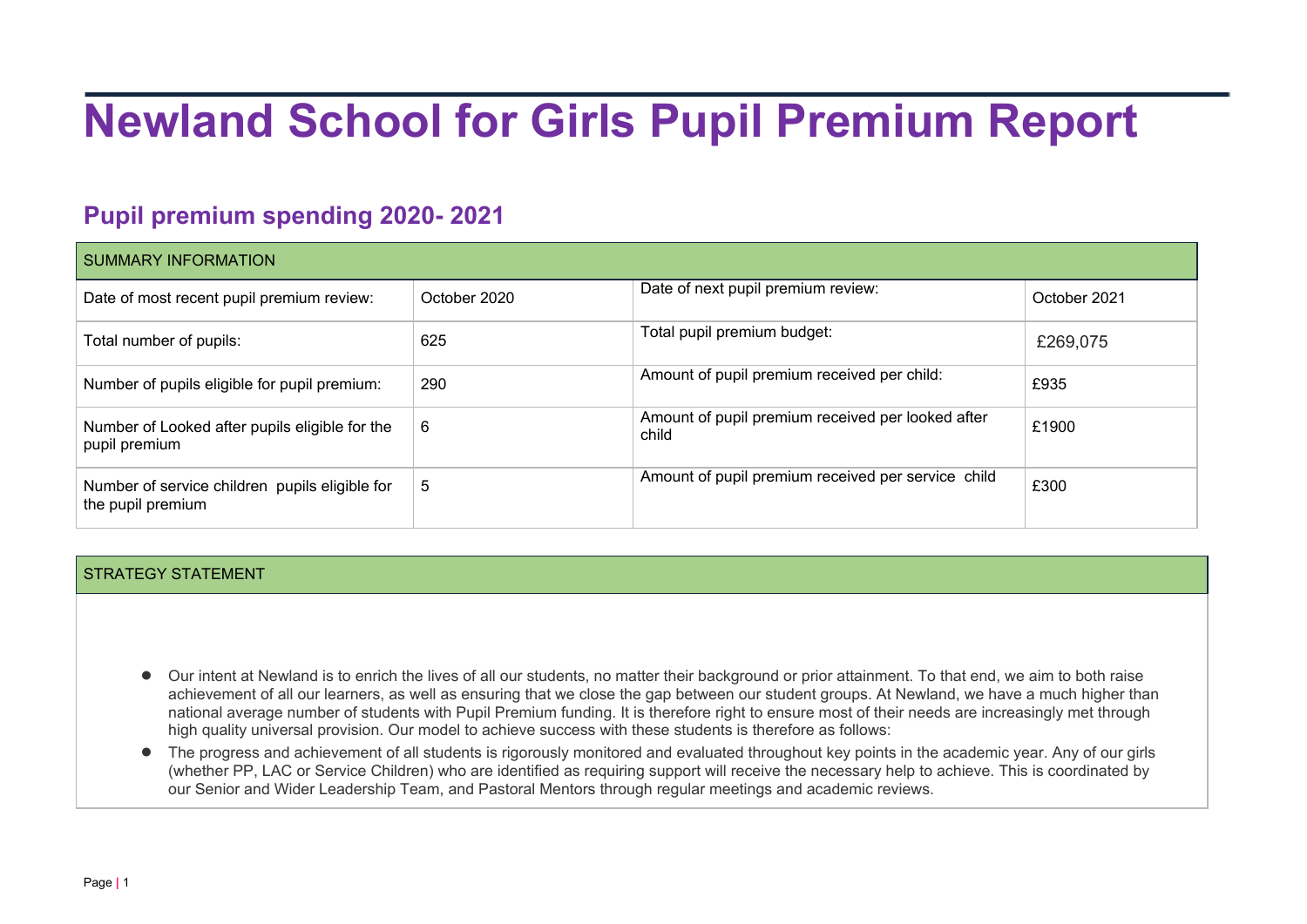- We will ensure that our designated senior leader (Mrs Martinson) has a clear overview of how the funding is being allocated and will measure the impact to ensure a difference is made to students' outcomes and achievement.
- We have ring fenced the funding so that it is always spent on supporting the targeted students. We provide a tailored and personal approach to Pupil Premium for our girls.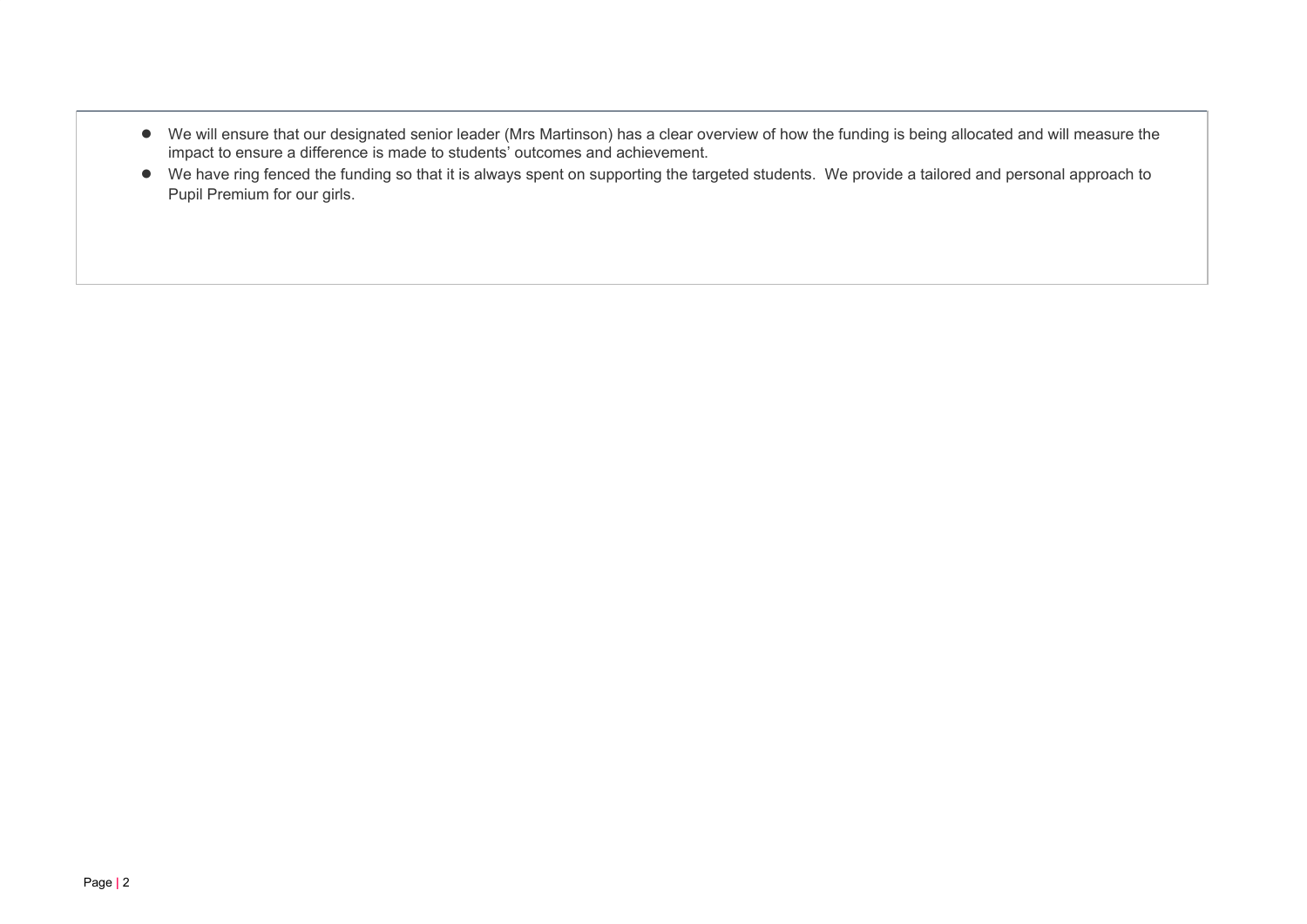#### **Assessment information**

| END OF KS4 (FOR SECONDARY SCHOOLS)             |                        |                            |                  |  |
|------------------------------------------------|------------------------|----------------------------|------------------|--|
|                                                | Pupils eligible for PP | Pupils not eligible for PP |                  |  |
|                                                |                        | School average             | National average |  |
| % achieving Standard pass in English and maths | 65                     | 73                         | 73               |  |
| % achieving Standard pass in 2 Sciences        | 71                     | 74                         |                  |  |
| Progress 8 score average                       | 0.08                   | 0.30                       | 0.15             |  |
| Attainment 8 score average                     | 45.97                  | 53.32                      |                  |  |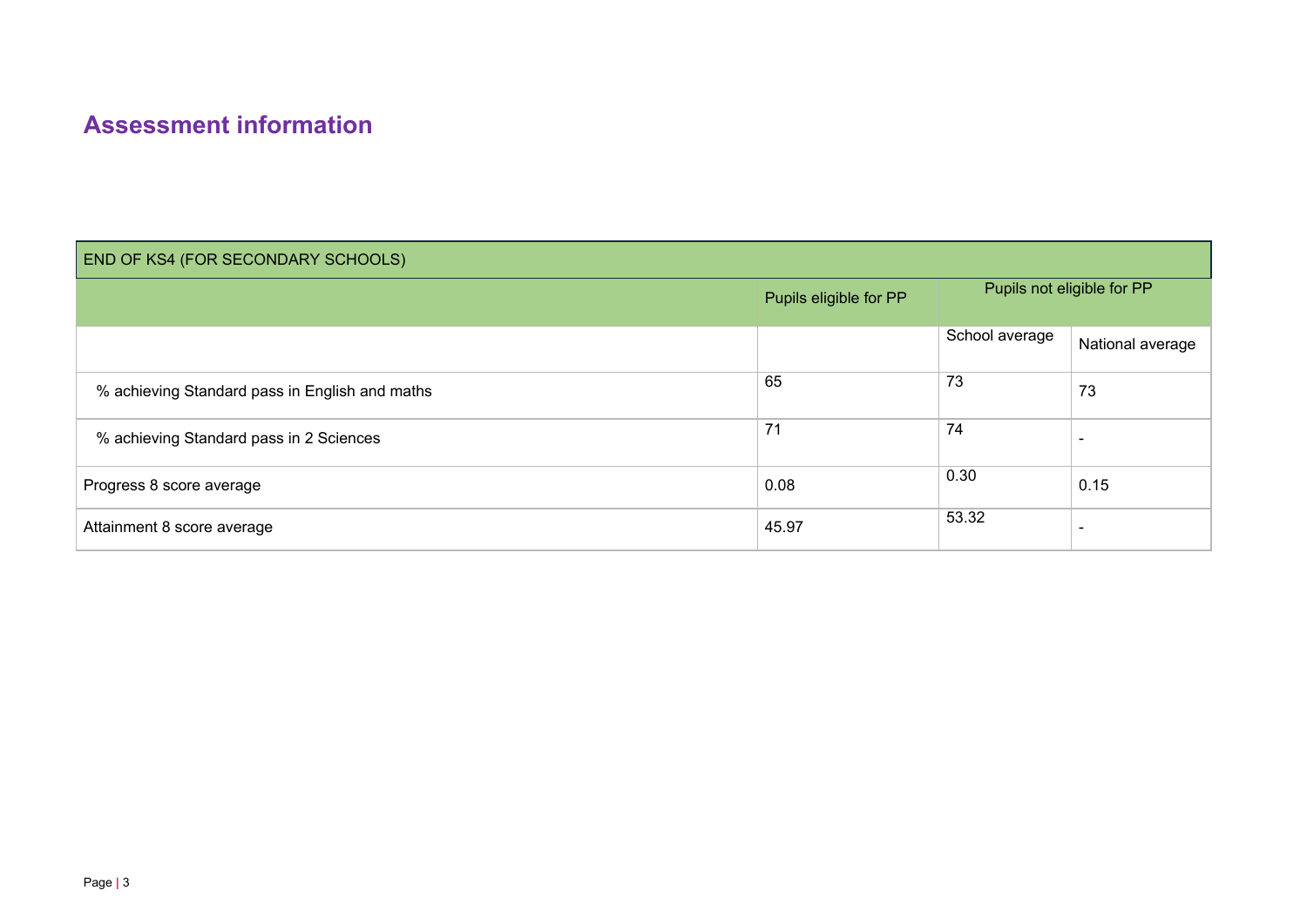## **Barriers to learning**

|                | <b>BARRIERS TO FUTURE ATTAINMENT</b>                                                           |  |  |  |
|----------------|------------------------------------------------------------------------------------------------|--|--|--|
|                | Academic barriers:                                                                             |  |  |  |
| $\overline{A}$ | Low Literacy levels                                                                            |  |  |  |
| B              | Lack of resilience, low aspirations or difficulty in establishing positive relationships       |  |  |  |
| С              | Poor recall and knowledge retention limits progression onto application of knowledge or skills |  |  |  |

|                          | <b>ADDITIONAL BARRIERS</b>                                                                                                                                                                                                                 |  |  |  |  |
|--------------------------|--------------------------------------------------------------------------------------------------------------------------------------------------------------------------------------------------------------------------------------------|--|--|--|--|
| <b>External barriers</b> |                                                                                                                                                                                                                                            |  |  |  |  |
| D                        | Attendance- PP attendance is below the national average at 92.61%. Persistent absence is above the national average at 17% with a PP PA at 20%                                                                                             |  |  |  |  |
| E.                       | Covid learning gap - For many Disadvantaged students the learning gap is amplified by a poor home learning environment - little or no space and/or<br>resources available to support home learning and Limited IT/internet access at home. |  |  |  |  |
|                          | Parental engagement - reduced attendance at parents evenings and school events and ineffective support for school attendance negatively impacting<br>students aspirations                                                                  |  |  |  |  |
| G                        | Poor Health - associated with adverse childhood experiences which have long term impact on physical and mental health                                                                                                                      |  |  |  |  |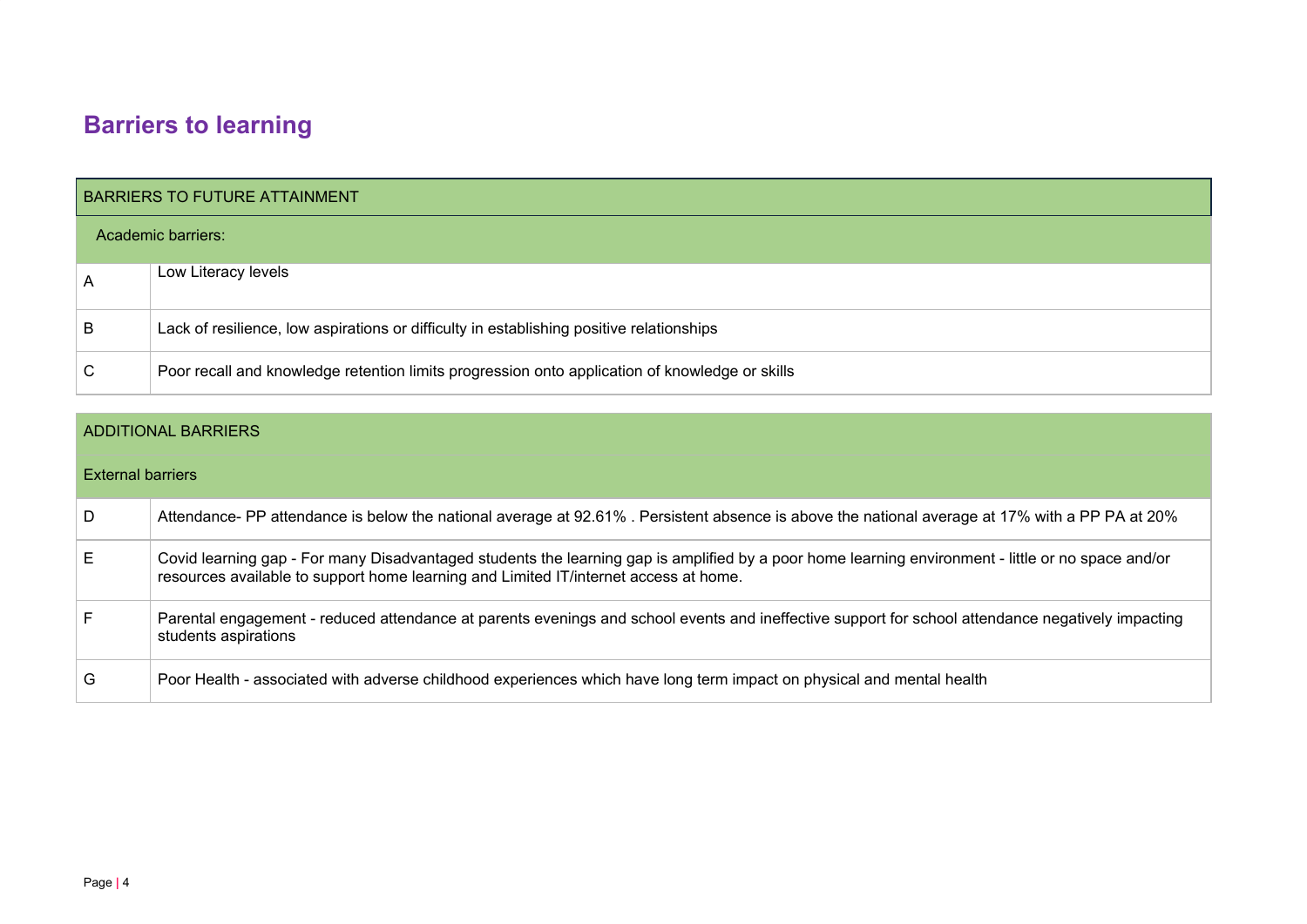### **Intended Outcomes**

| <b>INTENDED OUTCOMES</b> |                                                                   |                                                                                           |  |  |  |
|--------------------------|-------------------------------------------------------------------|-------------------------------------------------------------------------------------------|--|--|--|
| Specific outcomes        |                                                                   | Success criteria                                                                          |  |  |  |
| A                        | Improve outcomes for PP students                                  | Less than 10% attainment gap in Basics<br>9-7, 9-5 and 9-4                                |  |  |  |
|                          |                                                                   | PP attainment 8 > 47.00                                                                   |  |  |  |
| B                        | Improve health and wellbeing and therefore increase PP attendance | Whole school attendance above 96%<br>PP Remote attendance gap <3% in school<br>and remote |  |  |  |
| C                        |                                                                   |                                                                                           |  |  |  |
| D                        |                                                                   |                                                                                           |  |  |  |

# **Planned expenditure for current academic year**

| <b>ACADEMIC YEAR</b>        |                  |                                                       |                                                  |                     |                                  |
|-----------------------------|------------------|-------------------------------------------------------|--------------------------------------------------|---------------------|----------------------------------|
| Quality of teaching for all |                  |                                                       |                                                  |                     |                                  |
| Action                      | Intended outcome | What's the evidence and<br>rationale for this choice? | How will you make sure it's<br>implemented well? | Staff lead/<br>Cost | When will<br>you review<br>this? |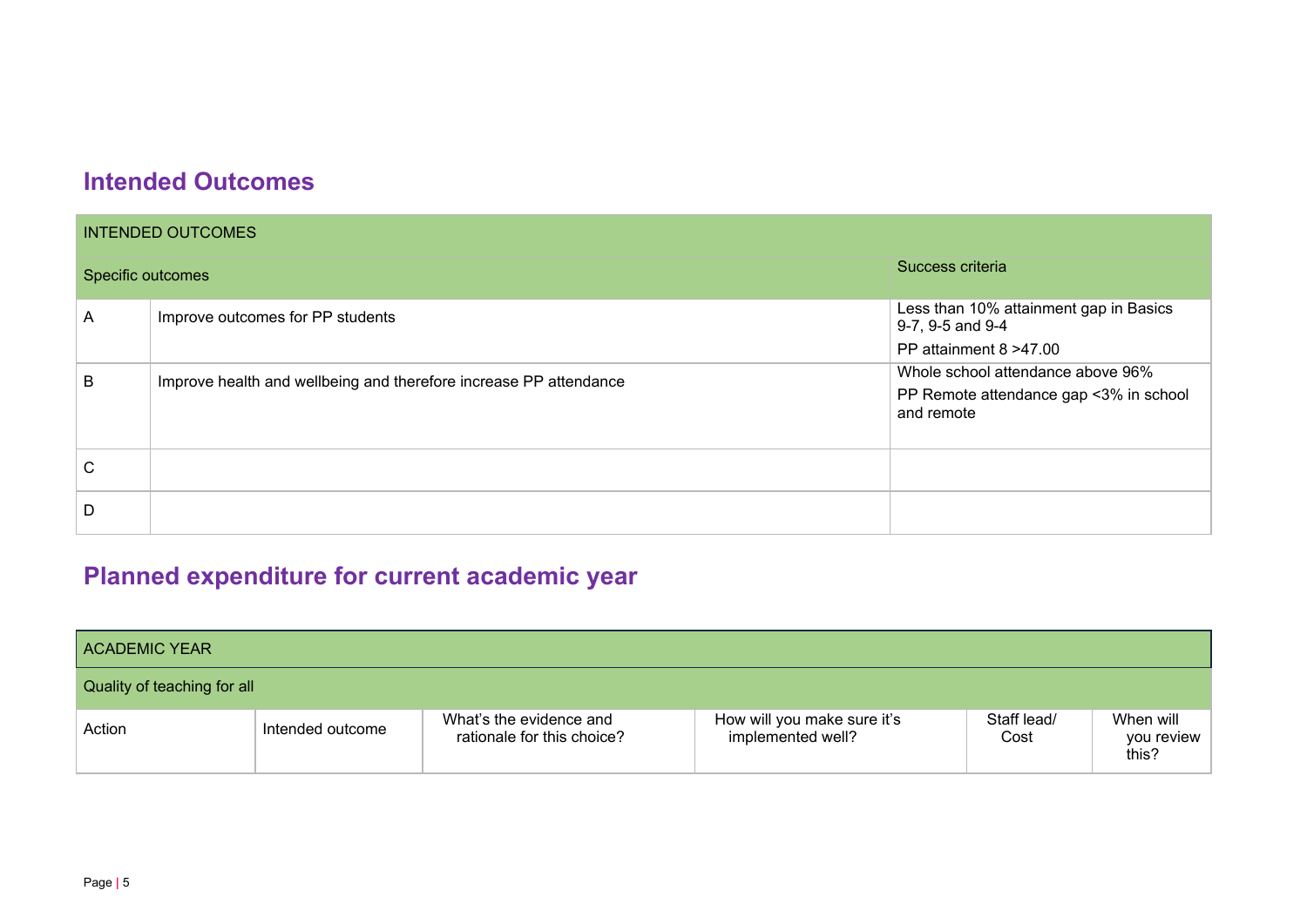| PP First - Pastoral<br>follow up for absence<br>and online learning                | Increase engagement<br>of PP students in<br>lessons                     | The EEF Toolkit cites feedback as<br>having the largest positive effect size<br>of all strategies with up to 8 months<br>of impact on learners. There are<br>significant additional demands on<br>classroom teachers during the<br>lesson therefore our PP first focus<br>has adjusted to ensure that students<br>are engaged and accessing remote<br>education in order for them to<br>interact with teaching staff during<br>periods of self isolation or school<br>closure. This is also a key focus for<br>intervention in Y11 with remote<br>revision sessions and selection for<br>small group intervention                                                                                                                                                                                                                                                          | Strategy and rationale shared with all<br>staff of training day in September<br>PP students identified in seating<br>plans and remote learning<br>attendance monitoring<br>Attendance protocol amended to<br>include FSM lunch deliveries and<br>resources provision                                                               | <b>EMA</b><br>SLT lead salary<br>contribution<br>£45690.25 | Half termly in<br>line with T+L<br>report<br>following drop<br>in windows<br>PP P8 at data<br>collections |
|------------------------------------------------------------------------------------|-------------------------------------------------------------------------|----------------------------------------------------------------------------------------------------------------------------------------------------------------------------------------------------------------------------------------------------------------------------------------------------------------------------------------------------------------------------------------------------------------------------------------------------------------------------------------------------------------------------------------------------------------------------------------------------------------------------------------------------------------------------------------------------------------------------------------------------------------------------------------------------------------------------------------------------------------------------|------------------------------------------------------------------------------------------------------------------------------------------------------------------------------------------------------------------------------------------------------------------------------------------------------------------------------------|------------------------------------------------------------|-----------------------------------------------------------------------------------------------------------|
| Literacy interventions<br>Tier 3<br>Vocabulary<br><b>WOW</b><br>Reading<br>lessons | Improve outcomes for<br>PP students by<br>increasing literacy<br>levels | Research for education inspections<br>framework cites Huttenlocher, 2010<br>and Gilkerson 2018 to highlight<br>evidence of the Vocabulary gap that<br>exists between disadvantaged<br>students and their peers. Most GCSE<br>papers require a reading age of 15<br>years however 33% of our Y7<br>students have a reading age greater<br>than 12mths below chronological<br>reading age.<br>Pixl Microwave evidence along with<br>KS2 QLA data shows that the<br>weakest aspect of many of our<br>students reading is inference.<br>Disciplinary Literacy CPD indicates<br>that modelling reading and low<br>stakes testing develops inference.<br>the EEF Toolkit indicates on<br>average, reading comprehension<br>approaches deliver an additional six<br>months' progress. Successful<br>reading comprehension approaches<br>allow activities to be carefully tailored | GL assessment reading and spelling<br>tests to be conducted termly for Y7<br>All directorates to nominated Tier %<br>vocab at least 1 per half term/ per<br>year group to be completed in<br>lessons.<br>Monitored during work scrutiny at 5<br>points across the year<br>New reading lesson structure<br>developed by English APL | Pixl<br>membership<br>£4000                                | % reduction in<br>students<br>whose CRA<br>gap decreases<br>PP P8 at all<br>data<br>collections           |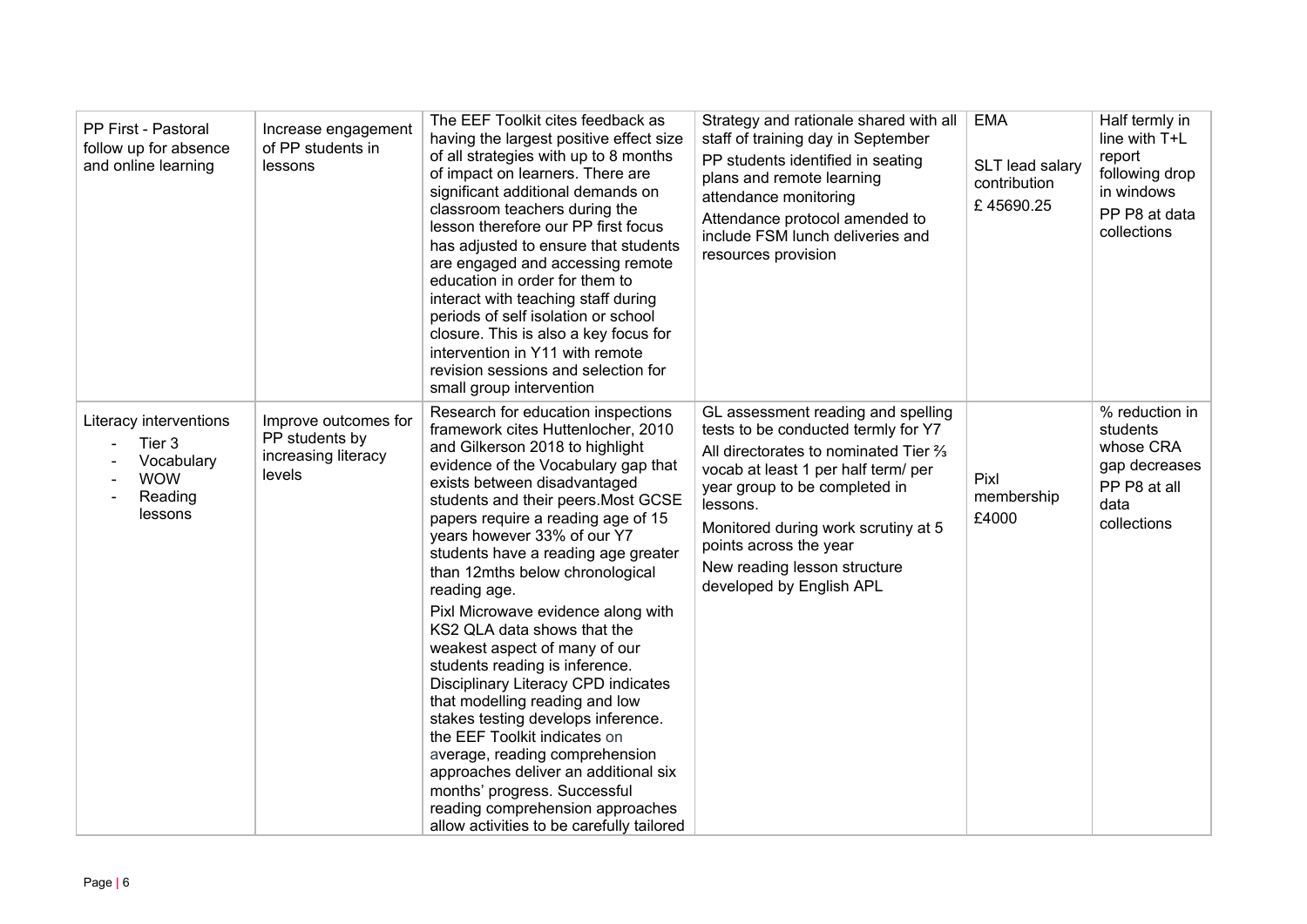|                                                                                                                                                                              |                                                                                                | to pupils' reading capabilities, and<br>involve activities and texts that<br>provide an effective, but not<br>overwhelming, challenge                                                                                                                                                                                                                                                                                                                |                                                                                                                                                                                                                                                |                      |                                                                                                  |
|------------------------------------------------------------------------------------------------------------------------------------------------------------------------------|------------------------------------------------------------------------------------------------|------------------------------------------------------------------------------------------------------------------------------------------------------------------------------------------------------------------------------------------------------------------------------------------------------------------------------------------------------------------------------------------------------------------------------------------------------|------------------------------------------------------------------------------------------------------------------------------------------------------------------------------------------------------------------------------------------------|----------------------|--------------------------------------------------------------------------------------------------|
|                                                                                                                                                                              |                                                                                                |                                                                                                                                                                                                                                                                                                                                                                                                                                                      |                                                                                                                                                                                                                                                | Total budgeted cost: | £49690.25                                                                                        |
| <b>Targeted support</b>                                                                                                                                                      |                                                                                                |                                                                                                                                                                                                                                                                                                                                                                                                                                                      |                                                                                                                                                                                                                                                |                      |                                                                                                  |
| Action                                                                                                                                                                       | Intended outcome                                                                               | What's the evidence and<br>rationale for this choice?                                                                                                                                                                                                                                                                                                                                                                                                | How will you make sure it's<br>implemented well?                                                                                                                                                                                               | Staff lead           | When will<br>you review<br>this?                                                                 |
| <b>Issue Revision guides</b><br>to students in all<br>subjects Y9-Y11<br><b>Issue Revision guides</b><br>to students in all<br>subjects Y7 and Y8<br>without internet access | To improve PP<br>progress by ensuring<br>access to appropriate<br>revision materials in<br>KS4 | NSG has a school deprivation index<br>value of 0.35 categorising it amongst<br>the most deprived. 50% of our<br>students are entitled to the Pupil<br>Premium and and average of 20% of<br>our students register 4 or more alerts<br>in FFT data indicating a likely-hood<br>that they experience the layering<br>effect of disadvantage as described<br>in the DFE research document:<br>Understanding KS4 attainment and<br>Progress October 2018. | DOL's submit requests via email to<br>EMa/LPI.<br>Revision guides are issued to<br>students at the beginning of the year.<br>Pupil voice and monitoring of the 13<br>week revision plan will be used to<br>monitor usage by students           | <b>EMA</b><br>£18000 | January mock<br>exam results<br>Termly pupil<br>voice - focus<br>group<br>August 2021<br>Results |
| Small group tuition for<br><b>English and Maths</b>                                                                                                                          | To improve PP<br>attainment in English<br>and Maths                                            | EEF toolkit indicates that small<br>group tuition yields +4 months of<br>impact for students. Although lower<br>than the 5+ months impact for 121<br>tuition this is a costly strategy and<br>small group tuition offers an<br>affordable outcome for a greater<br>number of students                                                                                                                                                                | EMA - Attend NTP webinar to<br>ensure catchup funding is used<br>appropriately<br>Utilise NTP tutors and academic<br>mentors where available<br>DOL for English and Maths to<br>provide QLA details of topics<br>required from assessment data | AMR/CGO<br>£10000    | Data collection<br>points all<br>years<br><b>SISRA</b> focus<br>groups                           |
| Mock results<br>day/Revision launch                                                                                                                                          | To raise aspirations<br>and improve revision<br>techniques                                     | Metacognition and self-regulation<br>approaches aim to help pupils think<br>about their own learning more<br>explicitly, often by teaching them<br>specific strategies for planning,<br>monitoring and evaluating their                                                                                                                                                                                                                              | Implementation checklist reviewed<br>annually following feedback from<br>staff/parents/students.                                                                                                                                               | <b>EMA</b><br>£5000  | Y11 data<br>collections<br>Employer<br>interview<br>feedback                                     |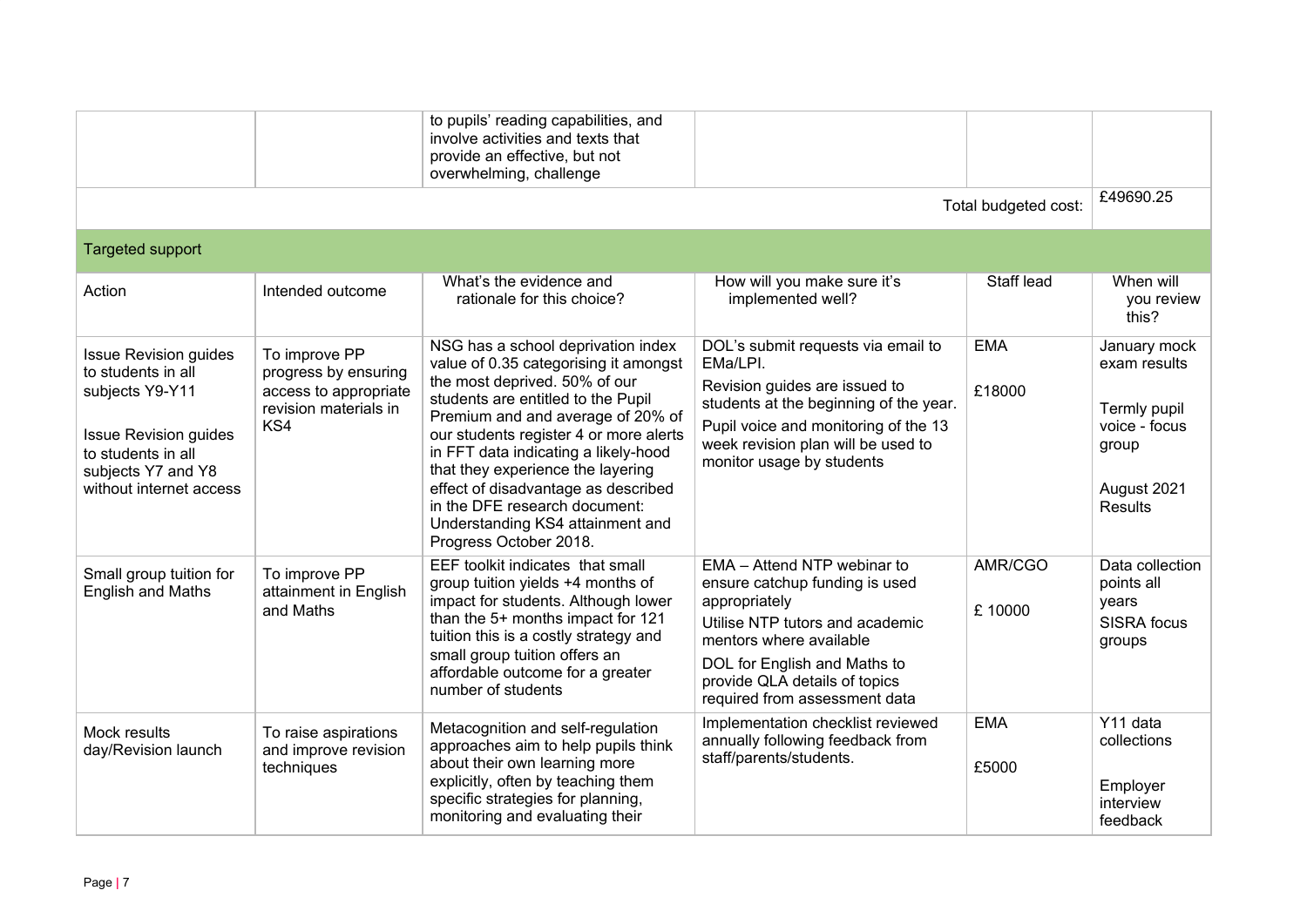|                  |                  | learning. Interventions are usually<br>designed to give pupils a repertoire<br>of strategies to choose from and the<br>skills to select the most suitable<br>strategy for a given learning task.<br>Self-regulated learning can be<br>broken into three essential<br>components:<br>cognition - the mental<br>$\bullet$<br>process involved in knowing,<br>understanding, and learning;<br>metacognition - often defined<br>$\bullet$<br>as 'learning to learn'; and<br>motivation - willingness to<br>$\bullet$<br>engage our metacognitive<br>and cognitive skills.<br>Metacognition and self-regulation<br>approaches have consistently high<br>levels of impact, with pupils making<br>an average of seven months'<br>additional progress.<br>The evidence indicates that teaching<br>these strategies can be particularly<br>effective for low achieving and older<br>pupils. |                                                  |                      | Pupil voice<br>feedback<br>Parent voice<br>feedback and<br>evening<br>attendance. |
|------------------|------------------|------------------------------------------------------------------------------------------------------------------------------------------------------------------------------------------------------------------------------------------------------------------------------------------------------------------------------------------------------------------------------------------------------------------------------------------------------------------------------------------------------------------------------------------------------------------------------------------------------------------------------------------------------------------------------------------------------------------------------------------------------------------------------------------------------------------------------------------------------------------------------------|--------------------------------------------------|----------------------|-----------------------------------------------------------------------------------|
|                  |                  |                                                                                                                                                                                                                                                                                                                                                                                                                                                                                                                                                                                                                                                                                                                                                                                                                                                                                    |                                                  | Total budgeted cost: | £33000                                                                            |
| Other approaches |                  |                                                                                                                                                                                                                                                                                                                                                                                                                                                                                                                                                                                                                                                                                                                                                                                                                                                                                    |                                                  |                      |                                                                                   |
| Action           | Intended outcome | What's the evidence and<br>rationale for this choice?                                                                                                                                                                                                                                                                                                                                                                                                                                                                                                                                                                                                                                                                                                                                                                                                                              | How will you make sure it's<br>implemented well? | Staff lead           | When will<br>you review<br>this?                                                  |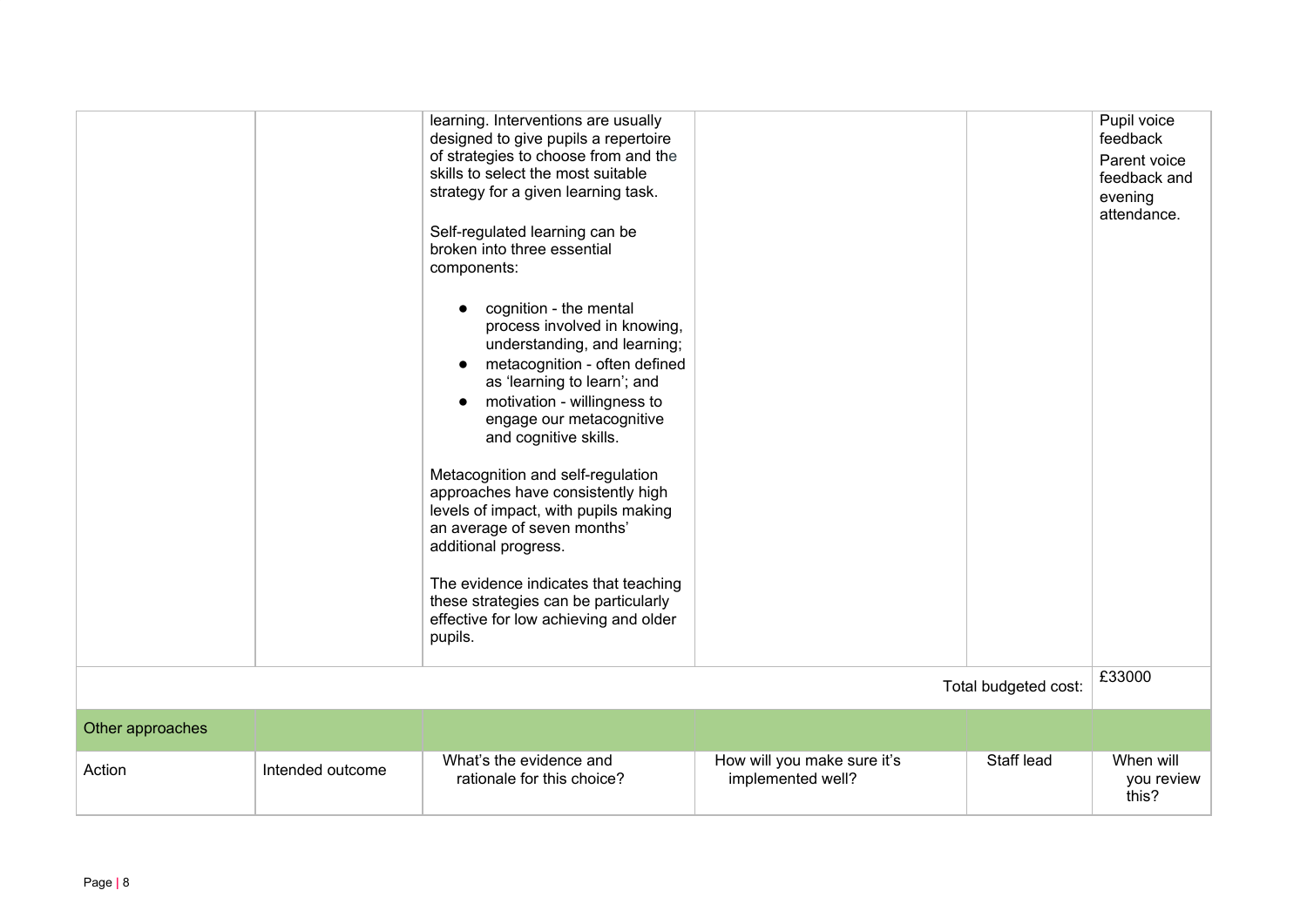| Music lessons                     | To improve cultural<br>capital and<br>engagement of PP<br>students                                                      | Overall, the impact of arts<br>participation on academic learning<br>appears to be positive but low.<br>Improved outcomes have been<br>identified in English, mathematics<br>and science. Benefits have been<br>found in both primary and secondary<br>schools, with greater effects on<br>average for younger learners and, in<br>some cases, for disadvantaged<br>pupils. Wider benefits such as more<br>positive attitudes to learning and<br>increased well-being have also<br>consistently been reported. | Music lessons are coordinated via<br><b>JHK Music teacher and Progress</b><br>leader and are open to all students                                                                                                                                                          | <b>JHK</b><br>£2200  | October 2020                              |
|-----------------------------------|-------------------------------------------------------------------------------------------------------------------------|----------------------------------------------------------------------------------------------------------------------------------------------------------------------------------------------------------------------------------------------------------------------------------------------------------------------------------------------------------------------------------------------------------------------------------------------------------------------------------------------------------------|----------------------------------------------------------------------------------------------------------------------------------------------------------------------------------------------------------------------------------------------------------------------------|----------------------|-------------------------------------------|
| Breakfast for all                 | To improve<br>attainment outcomes<br>and promote health<br>by increasing the<br>number of students<br>who eat breakfast | EEF evaluation found that supporting<br>schools to run a free of charge,<br>universal breakfast club before<br>school delivered an average of 2<br>months' additional progress for<br>pupils from relatively disadvantaged<br>primary schools                                                                                                                                                                                                                                                                  | Monitored by duty staff in the Cafe<br>and Deli areas during break duty.<br>PIXL prepare to perform resources<br>delivered to Y11 pupils by EMA in<br>assembly<br>Additional fruit provided for all pre<br>exam breakfast intervention<br>delivered to intervention rooms. | <b>EMA</b><br>£3000  | October 2020                              |
| Food Tech ingredient<br>provision | To increase PP<br>attendance                                                                                            | One barrier to attendance for PP<br>students is their ability to fund<br>participation in Food technology.                                                                                                                                                                                                                                                                                                                                                                                                     | Orders requisitioned by Food<br>technician and monitored via<br><b>EMA/LPI</b>                                                                                                                                                                                             | SNE/EMA<br>£ 1000    | Monthly<br>budget reports<br>October 2021 |
| Hardship fund                     | To increase PP<br>attendance and<br>access to the<br>curriculum                                                         | Feedback from Pixl meetings and<br>the DFE Understanding KS4<br>attainment and progress report<br>reinforces the need to identify<br>individual barriers to education for<br>PP students. For a number of our<br>students these barriers are material<br>in the case of uniform or equipment<br>or may be the requirement for<br>support to access extracurricular or<br>enrichment activities                                                                                                                 | Hardship fund bids will all be issued<br>directly to EMA. Awards will be made<br>following a strict set of criteria in<br>order to ensure consistency                                                                                                                      | <b>EMA</b><br>£10000 | Monthly<br>budget reports<br>October 2021 |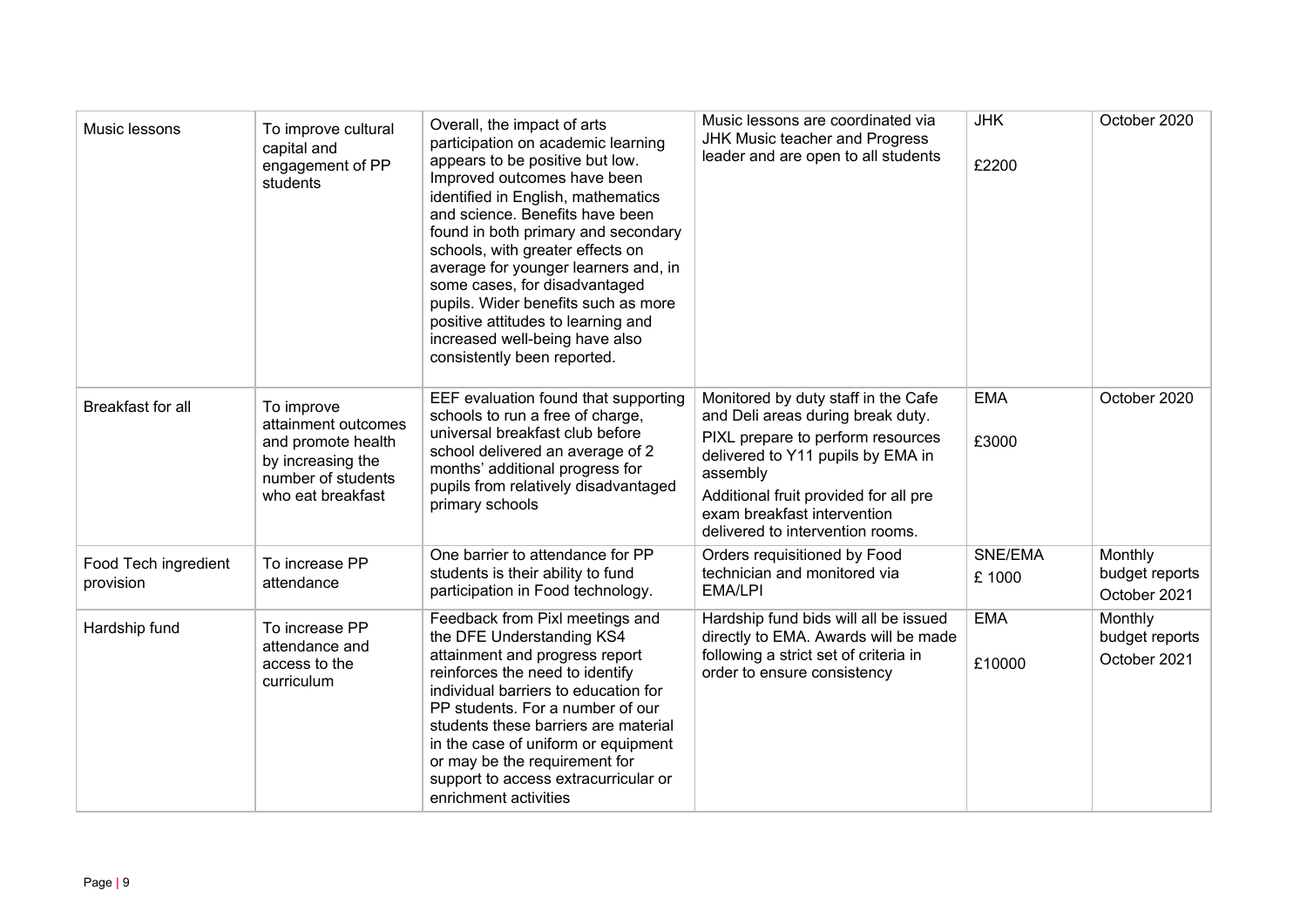| Attendance officer,<br>safeguarding lead and<br>Year leaders | To increase PP<br>attendance | The Joseph Rowntree Foundation<br>published a report in 2002 on girls<br>and exclusion from school. The<br>report notes that truancy, or<br>'self-exclusion', is one of a range of<br>strategies that girls may use to cope<br>with difficulties at school. It found<br>that bullying, especially<br>psychological bullying, is a<br>significant factor in causing girls to<br>self-exclude, and often goes<br>unrecognized. It adds that many girls<br>are unwilling to access the forms of<br>support available to them. Factors<br>such as parentally-condoned<br>absence, low aspirations and caring<br>responsibilities can also contribute to<br>truancy among girls. In cases of<br>Persistent absenteeism bespoke<br>solutions must be found in order to<br>break down barriers to attendance.<br>The attendance officer and year<br>leaders are on the front line on<br>creating a culture of attendance.<br>Challenging and following up on<br>absenteeism and forging<br>relationships with our most<br>disengaged parents in order to<br>identify barriers to attendance. | Line management of attendance<br>officer by EMA<br>PP attendance as weekly SLT<br>agenda item<br>Develop SIM's usage to monitor<br>remote attendance and report to SLT<br>and Parents<br>Additional attendance officer<br>part-time to support with visits and<br>data management<br>Attendance officer also attending<br>pastoral team briefings to promote<br>communication<br>Increase in home visits by<br>Attendance lead to develop<br>relationships. Reviewed Weekly with<br>EMA. | <b>EMA/CED</b><br>Salary<br>Contributions<br>£171602 | Weekly at SLT<br>Weekly via<br>Pastoral team<br>meetings and<br>line<br>management<br>Monthly via<br>SIP RAG |  |
|--------------------------------------------------------------|------------------------------|---------------------------------------------------------------------------------------------------------------------------------------------------------------------------------------------------------------------------------------------------------------------------------------------------------------------------------------------------------------------------------------------------------------------------------------------------------------------------------------------------------------------------------------------------------------------------------------------------------------------------------------------------------------------------------------------------------------------------------------------------------------------------------------------------------------------------------------------------------------------------------------------------------------------------------------------------------------------------------------------------------------------------------------------------------------------------------------|------------------------------------------------------------------------------------------------------------------------------------------------------------------------------------------------------------------------------------------------------------------------------------------------------------------------------------------------------------------------------------------------------------------------------------------------------------------------------------------|------------------------------------------------------|--------------------------------------------------------------------------------------------------------------|--|
| <b>Attendance Rewards</b>                                    | To increase PP<br>attendance | NSG weekly attendance increased<br>was 1.3% higher in 9/20 than 18/19<br>at the end of Term 1. The<br>Meadowhall attendance rewards trip<br>was hugely popular with attendance<br>of 268 students (17% PP). We also<br>had 1 student who won an award in<br>the citywide attendance competition<br>for November. Unfortunately we are<br>unlikely to be able to run rewards                                                                                                                                                                                                                                                                                                                                                                                                                                                                                                                                                                                                                                                                                                           | New attendance team established<br>and attendance office moved with<br>data team to enable mentoring.<br>Attendance protocols reviewed and<br>key focus groups established<br>Focus on all years students at risk of<br>PA for weekly attendance reward                                                                                                                                                                                                                                  | <b>EMA/KBU</b><br>£1000                              | <b>Weekly SLT</b><br>agenda item                                                                             |  |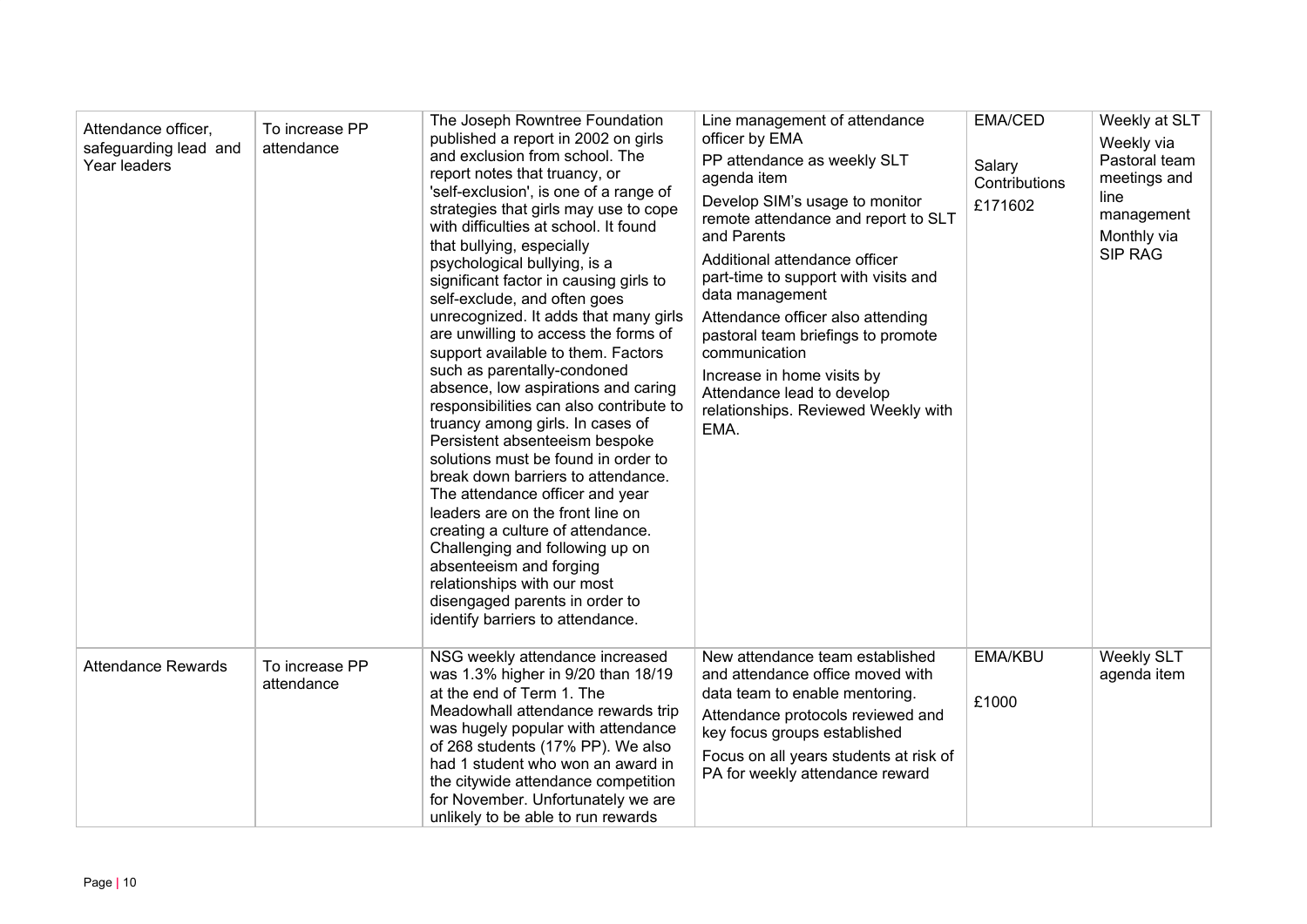|                                          |                                                                                                    | trips in the same way this year<br>however we will continue with the<br>weekly rewards and increase the<br>range to cover all years.                                                                                                                                                                                                                                                                                                                                                                                                                                                                                                                                                                                                                                                                                                                                                                                                                                                                                                                                                                                                                                                                                                                                                                                                                      |                                                                                                                                                                                                                                                                                                                     |                     |                                                                         |
|------------------------------------------|----------------------------------------------------------------------------------------------------|-----------------------------------------------------------------------------------------------------------------------------------------------------------------------------------------------------------------------------------------------------------------------------------------------------------------------------------------------------------------------------------------------------------------------------------------------------------------------------------------------------------------------------------------------------------------------------------------------------------------------------------------------------------------------------------------------------------------------------------------------------------------------------------------------------------------------------------------------------------------------------------------------------------------------------------------------------------------------------------------------------------------------------------------------------------------------------------------------------------------------------------------------------------------------------------------------------------------------------------------------------------------------------------------------------------------------------------------------------------|---------------------------------------------------------------------------------------------------------------------------------------------------------------------------------------------------------------------------------------------------------------------------------------------------------------------|---------------------|-------------------------------------------------------------------------|
| School Nurse and<br>counselling services | To support mental<br>health and wellbeing<br>and as a result<br>improve attendance<br>and outcomes | Emotional wellbeing is a clear<br>indicator of academic achievement,<br>success and satisfaction in later life.<br>Evidence shows that mental health<br>and wellbeing programmes in<br>schools, can lead to significant<br>improvements in children's mental<br>health, and social and emotional<br>skills. Wellbeing provision in schools<br>can also lead to reductions in<br>classroom misbehaviour and<br>bullying.90% of school leaders have<br>reported an increase in the number<br>of students experiencing anxiety or<br>stress over the last five years.<br>Concurrently, referrals to specialist<br>mental health services nearly<br>doubled between 2010-11 and<br>2014-15. As a result, NHS Child and<br><b>Adolescent Mental Health Services</b><br>(CAMHS) are overwhelmed.<br>Currently, just one in four children<br>with a diagnosable mental health<br>problem gets access to the treatment<br>and care that they need. Despite<br>improvements since, waiting times<br>remain too long, and high thresholds<br>for access to care are causing an<br>unnecessary escalation of need. To<br>reduce the burden on the NHS, there<br>needs to be a greater focus on<br>prevention through early<br>identification and intervention. We<br>aim to support this by facilitating<br>access to counselling services<br>during the school day. | CPOMS system used to record and<br>monitor safeguarding concerns<br>All relevant referral made via FRO<br>who now over sees Pastoral team.<br>Attendance officer also attending<br>pastoral team briefings to promote<br>communication<br>Increase in home visits by<br>Attendance lead to develop<br>relationships | <b>FRO</b><br>£6998 | Termly review<br>of Number of<br>referrals and<br>attempted<br>suicides |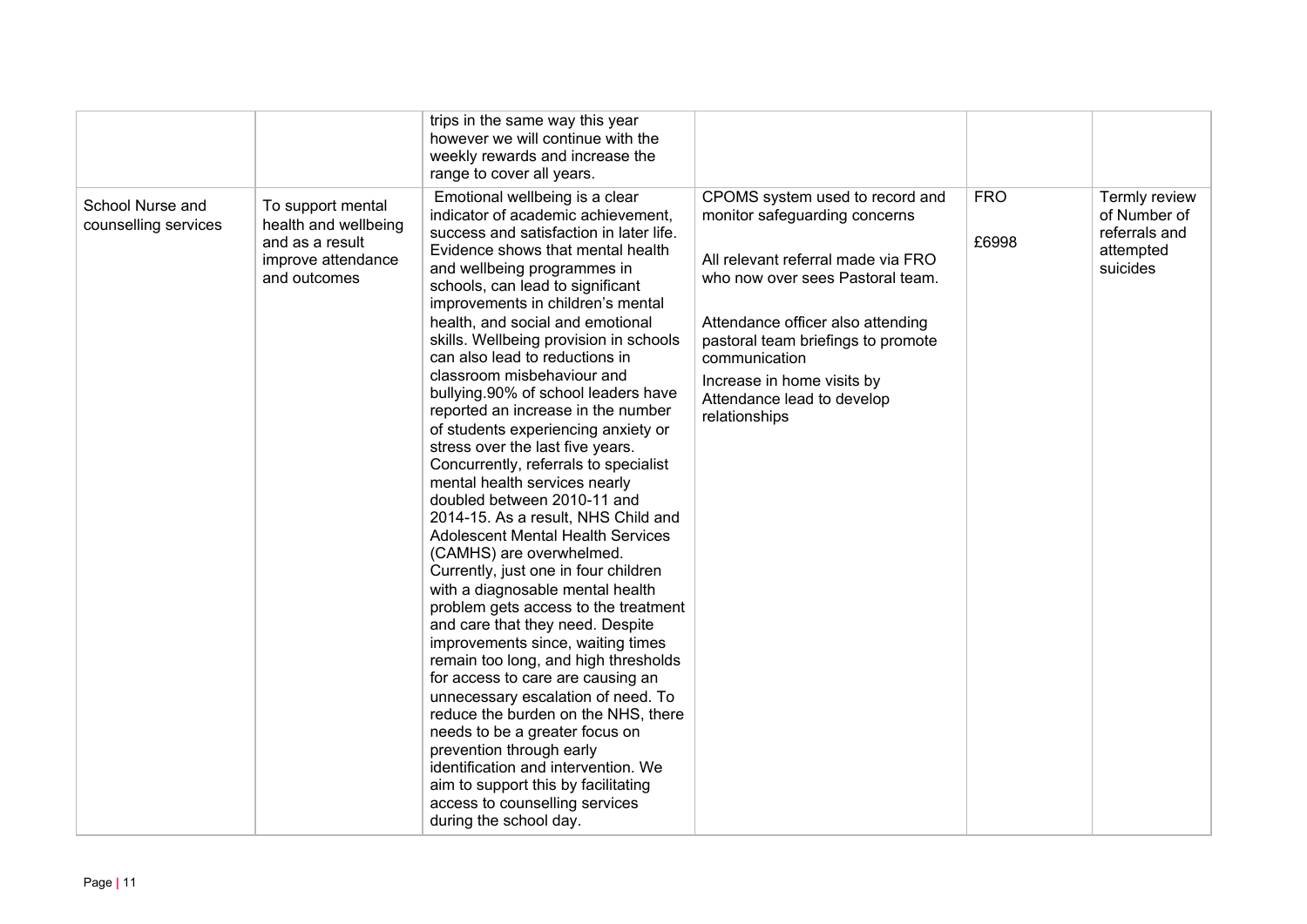| Total budgeted cost: $\left  \right.$ £191300                                                      |            |
|----------------------------------------------------------------------------------------------------|------------|
| Total budgeted cost all areas :                                                                    | £273990.25 |
| (EAny expenditure over and about the pupils premium allowance will be draw from the school budget) |            |

#### ADDITIONAL INFORMATION

# **Review of expenditure from previous academic year**

| PREVIOUS ACADEMIC YEAR                                                                |                                                        |                                                                                                                                                                                                                                                        |                                                                                                                                                                                                           |                                               |  |  |  |  |  |
|---------------------------------------------------------------------------------------|--------------------------------------------------------|--------------------------------------------------------------------------------------------------------------------------------------------------------------------------------------------------------------------------------------------------------|-----------------------------------------------------------------------------------------------------------------------------------------------------------------------------------------------------------|-----------------------------------------------|--|--|--|--|--|
| Total amount: £189802                                                                 |                                                        |                                                                                                                                                                                                                                                        |                                                                                                                                                                                                           |                                               |  |  |  |  |  |
| Quality of teaching for all                                                           |                                                        |                                                                                                                                                                                                                                                        |                                                                                                                                                                                                           |                                               |  |  |  |  |  |
| Action                                                                                | Intended outcome                                       | Impact                                                                                                                                                                                                                                                 | Lessons learned                                                                                                                                                                                           | Cost                                          |  |  |  |  |  |
| PP First - In all lessons<br>staff must direct<br>questioning at PP<br>students first | Increase<br>engagement<br>of PP students in<br>lessons | $-0.22$<br>Gap<br>This is a significant improvement on 2019 2020 gap of -0.802<br>In HT1 the % of lessons where PP first questioning was evident in<br>Drop-ins was 26%, this dropped slightly to 24% in HT2 and has increased<br>again to 33% in HT3. | Keep the profile high<br>during briefing and<br>drop ins. Remind<br>staff to deliberately<br>look for PP first and<br>comment on in in<br>lesson feedback.<br>Share good practice<br>of individual staff. | SLT lead salary<br>contribution £<br>40690.25 |  |  |  |  |  |
| Disciplined Inquiry                                                                   | Improve outcomes<br>for PP students                    | This strategy did not reach completion due to school closure.                                                                                                                                                                                          | This strategy will<br>continue this year<br>however the focus                                                                                                                                             | <b>SLT COSTS</b>                              |  |  |  |  |  |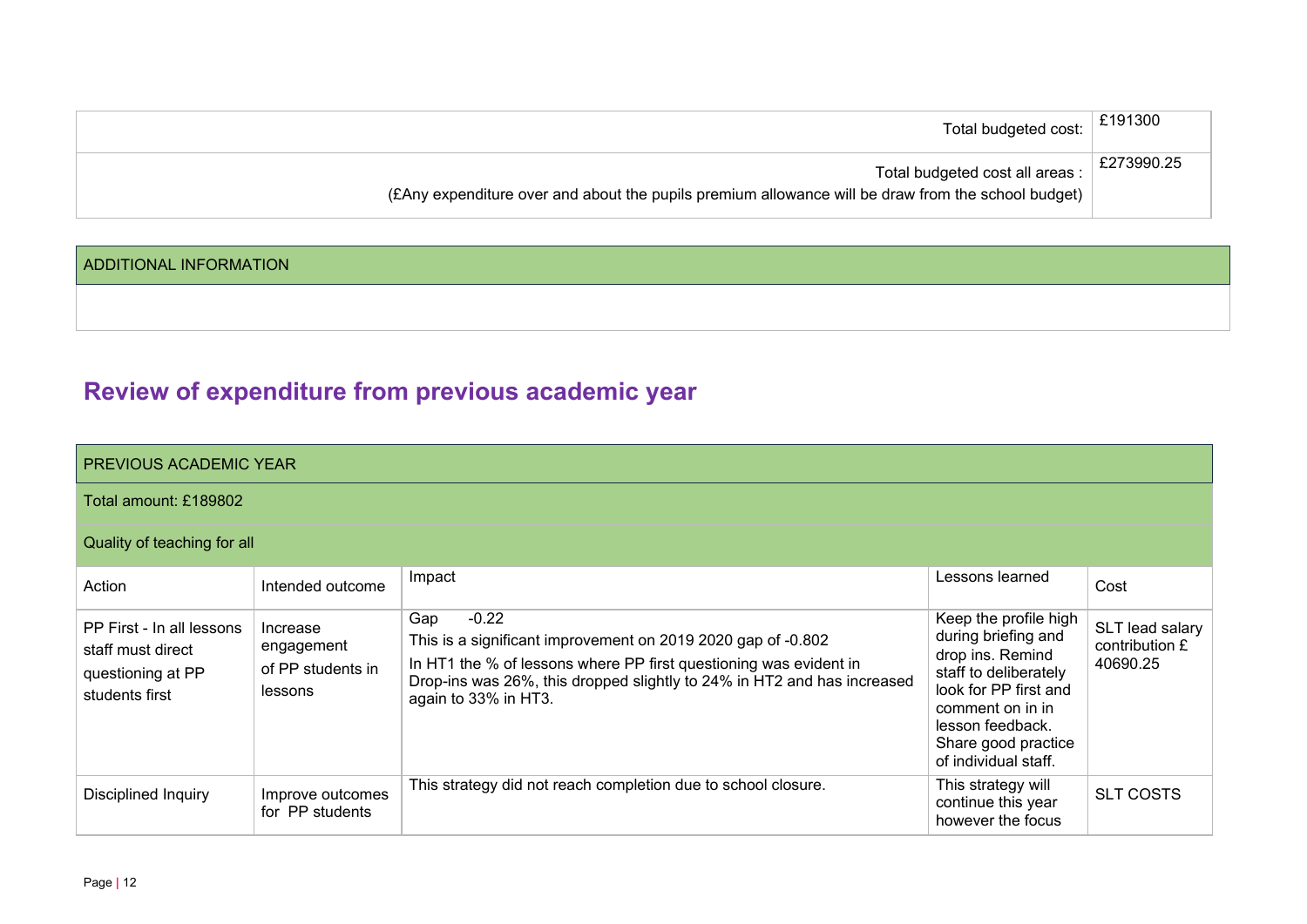| Literacy interventions<br>Tier <sub>2</sub><br>Vocabulary<br><b>WOW</b><br>Reading<br>lessons | Improve outcomes<br>for PP students by<br>increasing literacy<br>levels | Chronological Reading Age (CRA) improvements HT 3:<br>Y8: 65% have CRA (22% in Y7)<br>Y9: 78% have CRA (56% in Y7)                                                                                                         | will be on strategies<br>to maximized<br>progress for remote<br>learning.<br>This strategy was<br>progressing well and<br>there was evidence<br>of it being<br>embedded well in<br>certain subject areas<br>such as Geography,<br>Science and<br>English. This will be                                                                                       | Pixl<br>membership<br>£4000 |
|-----------------------------------------------------------------------------------------------|-------------------------------------------------------------------------|----------------------------------------------------------------------------------------------------------------------------------------------------------------------------------------------------------------------------|--------------------------------------------------------------------------------------------------------------------------------------------------------------------------------------------------------------------------------------------------------------------------------------------------------------------------------------------------------------|-----------------------------|
|                                                                                               |                                                                         |                                                                                                                                                                                                                            | an ongoing target.<br><b>Total cost</b>                                                                                                                                                                                                                                                                                                                      |                             |
|                                                                                               |                                                                         |                                                                                                                                                                                                                            |                                                                                                                                                                                                                                                                                                                                                              | £44690.25                   |
| Targeted support                                                                              |                                                                         |                                                                                                                                                                                                                            |                                                                                                                                                                                                                                                                                                                                                              |                             |
| Action                                                                                        | Intended outcome                                                        | Impact                                                                                                                                                                                                                     | Lessons learned                                                                                                                                                                                                                                                                                                                                              | Cost                        |
| Small group tuition                                                                           | To improve PP<br>attainment in<br>English and Maths                     | 46% of student achieved grade 9-5 in English and Maths with a gap of<br>21%.<br>70% of students achieve grade 9-4 in English and Maths. The gap here<br>was smaller at 8.3%<br>English PP P8: +0.13<br>Math's PP P8: -0.38 | 121 and small group<br>tuition is being<br>delivered this year<br>by an online<br>company called My<br>Tutor. As a result of<br>continued<br>unbalance in Math's<br>outcomes compared<br>to English, Math's<br>will be our main<br>focus. This will<br>utilize PP funding<br>and catch up<br>funding and ensure<br>that tuition is not<br>impacted by school | £7686.68                    |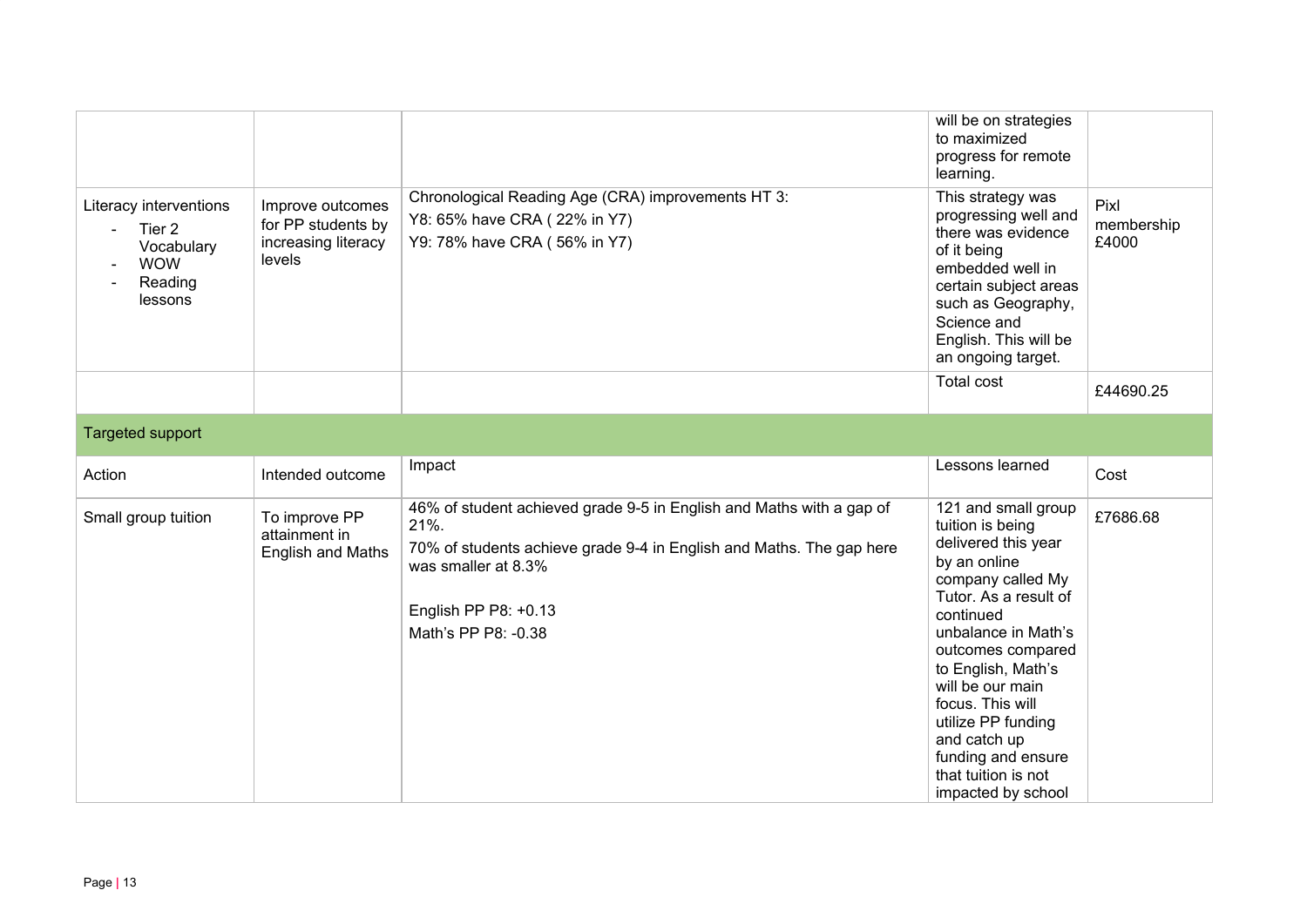|                                                                                                                                                           |        |                                                                                                                                                                             |                      |              |                        |                                             | closure or self<br>isolation                                                                                                                                                                                                                                                                  |
|-----------------------------------------------------------------------------------------------------------------------------------------------------------|--------|-----------------------------------------------------------------------------------------------------------------------------------------------------------------------------|----------------------|--------------|------------------------|---------------------------------------------|-----------------------------------------------------------------------------------------------------------------------------------------------------------------------------------------------------------------------------------------------------------------------------------------------|
| To improve PP<br><b>Issue Revision guides</b><br>to students in all<br>progress by<br>subjects<br>ensuring access to<br>appropriate<br>revision materials | in KS4 | <b>Measure</b>                                                                                                                                                              | Pupil<br>Premiu<br>m | <b>Total</b> | Collaboratio<br>n Data | NSG vs.<br><b>Data</b><br>Collab.<br>(Diff) | Free transport home<br>£15000<br>from after school<br>revision sessions by<br>Taxi One significant<br>impact of the School<br>closure was the                                                                                                                                                 |
|                                                                                                                                                           |        | Average Total Attainment 8                                                                                                                                                  | All                  | 50.8         | 50.32                  | 0.48                                        | restricted access<br>that many of our                                                                                                                                                                                                                                                         |
|                                                                                                                                                           |        |                                                                                                                                                                             | Non-PP               | 53.32        | 53.39                  | $-0.07$                                     | student have to                                                                                                                                                                                                                                                                               |
|                                                                                                                                                           |        |                                                                                                                                                                             | PP                   | 45.97        | 42.91                  | 3.06                                        | IT/Wifi. This was                                                                                                                                                                                                                                                                             |
|                                                                                                                                                           |        |                                                                                                                                                                             | GAP                  | 7.35         | 10.48                  | 3.13                                        | addressed during<br>lockdown with the                                                                                                                                                                                                                                                         |
|                                                                                                                                                           |        | Average Attainment 8<br>Grade                                                                                                                                               | All                  | 5.08         | 5.03                   | 0.05                                        | purchase of quality                                                                                                                                                                                                                                                                           |
|                                                                                                                                                           |        |                                                                                                                                                                             | Non-PP               | 5.33         | 5.34                   | $-0.01$                                     | revision materials<br>and workbooks for                                                                                                                                                                                                                                                       |
|                                                                                                                                                           |        |                                                                                                                                                                             | PP                   | 4.6          | 4.29                   | 0.31                                        | all student identified                                                                                                                                                                                                                                                                        |
|                                                                                                                                                           |        |                                                                                                                                                                             | GAP                  | 0.73         | 1.05                   | 0.32                                        | as not have access.                                                                                                                                                                                                                                                                           |
|                                                                                                                                                           |        | Average Total Progress 8                                                                                                                                                    | All                  | 0.22         | 0.01                   | 0.21                                        | These text were<br>delivered by staff.                                                                                                                                                                                                                                                        |
|                                                                                                                                                           |        |                                                                                                                                                                             | Non-PP               | 0.3          | 0.17                   | 0.13                                        | As such an IT                                                                                                                                                                                                                                                                                 |
|                                                                                                                                                           |        |                                                                                                                                                                             | PP                   | 0.08         | $-0.35$                | 0.43                                        | access survey has                                                                                                                                                                                                                                                                             |
|                                                                                                                                                           |        |                                                                                                                                                                             | GAP                  | 0.22         | 0.52                   | 0.3                                         | been carried out<br>early in 2020                                                                                                                                                                                                                                                             |
|                                                                                                                                                           |        | The table above shows the Y11 outcomes for 2019 2020. All areas in<br>green indicate where students as NSG performed better that students<br>across a national data sample. |                      |              |                        |                                             | Autumn term to<br>establish the picture<br>for new Y7 and texts<br>have be purchased<br>and issued in<br>advance to affected<br>studetns in all other<br>years. As a school<br>we are producing<br>and publishing a<br>paper based work<br>schedule weekly for<br>students with no<br>access. |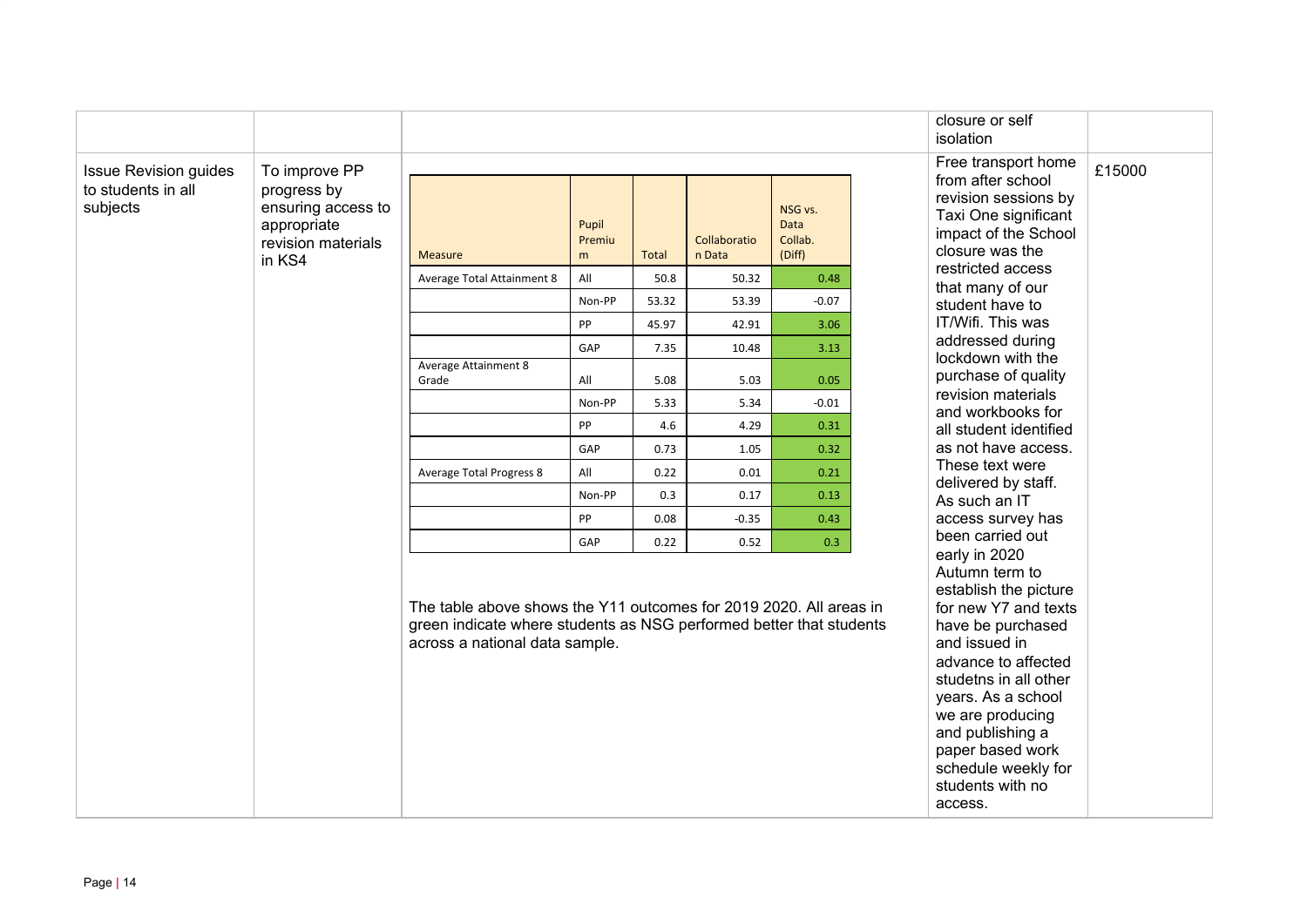| Free transport home<br>from after school<br>revision sessions by<br>Taxi | To improve PP<br>progress by<br>supporting access<br>to afterschool<br>revision sessions | <b>Measure</b>                                                                                                                                                                                                 | Pupil<br>Premiu<br>m | <b>Total</b>                                                               | Collaboratio<br>n Data | NSG vs.<br><b>Data</b><br>Collab.<br>(Diff) |  | All afterschool<br>revision has moved<br>to remote provision.<br>This includes a<br>combination of live<br>and prerecorded | £8179.58 |
|--------------------------------------------------------------------------|------------------------------------------------------------------------------------------|----------------------------------------------------------------------------------------------------------------------------------------------------------------------------------------------------------------|----------------------|----------------------------------------------------------------------------|------------------------|---------------------------------------------|--|----------------------------------------------------------------------------------------------------------------------------|----------|
|                                                                          |                                                                                          | Average Total Attainment 8                                                                                                                                                                                     | All                  | 50.8                                                                       | 50.32                  | 0.48                                        |  | sessions                                                                                                                   |          |
|                                                                          |                                                                                          |                                                                                                                                                                                                                | Non-PP               | 53.32                                                                      | 53.39                  | $-0.07$                                     |  |                                                                                                                            |          |
|                                                                          |                                                                                          |                                                                                                                                                                                                                | PP                   | 45.97                                                                      | 42.91                  | 3.06                                        |  |                                                                                                                            |          |
|                                                                          |                                                                                          |                                                                                                                                                                                                                | GAP                  | 7.35                                                                       | 10.48                  | 3.13                                        |  |                                                                                                                            |          |
|                                                                          |                                                                                          | Average Attainment 8<br>Grade                                                                                                                                                                                  | All                  | 5.08                                                                       | 5.03                   | 0.05                                        |  |                                                                                                                            |          |
|                                                                          |                                                                                          |                                                                                                                                                                                                                | Non-PP               | 5.33                                                                       | 5.34                   | $-0.01$                                     |  |                                                                                                                            |          |
|                                                                          |                                                                                          |                                                                                                                                                                                                                | PP                   | 4.6                                                                        | 4.29                   | 0.31                                        |  |                                                                                                                            |          |
|                                                                          |                                                                                          |                                                                                                                                                                                                                | GAP                  | 0.73                                                                       | 1.05                   | 0.32                                        |  |                                                                                                                            |          |
|                                                                          |                                                                                          | <b>Average Total Progress 8</b>                                                                                                                                                                                | All                  | 0.22                                                                       | 0.01                   | 0.21                                        |  |                                                                                                                            |          |
|                                                                          |                                                                                          |                                                                                                                                                                                                                | Non-PP               | 0.3                                                                        | 0.17                   | 0.13                                        |  |                                                                                                                            |          |
|                                                                          |                                                                                          |                                                                                                                                                                                                                | PP                   | 0.08                                                                       | $-0.35$                | 0.43                                        |  |                                                                                                                            |          |
|                                                                          |                                                                                          |                                                                                                                                                                                                                | GAP                  | 0.22                                                                       | 0.52                   | 0.3                                         |  |                                                                                                                            |          |
|                                                                          |                                                                                          | The table above shows the Y11 outcomes for 2019 2020. All areas in<br>green indicate where students as NSG performed better that students<br>across a national data sample.                                    |                      |                                                                            |                        |                                             |  |                                                                                                                            |          |
| Mock results<br>day/Revision launch                                      | To raise<br>aspirations and<br>improve revision<br>techniques                            | Attendance at the first Y11 parents evening was 52% of the year group,<br>PP attendance was 445%<br>Attendance at the second parents evening following the mock exam<br>results was 58%, PP attendance was 47% |                      | This event is<br>planned to continue<br>this year depending<br>on Covid 19 | £4768                  |                                             |  |                                                                                                                            |          |
| Other approaches                                                         |                                                                                          |                                                                                                                                                                                                                |                      |                                                                            |                        |                                             |  |                                                                                                                            |          |
| Action                                                                   | Intended outcome                                                                         | Impact                                                                                                                                                                                                         |                      |                                                                            |                        |                                             |  | Lessons learned                                                                                                            | Cost     |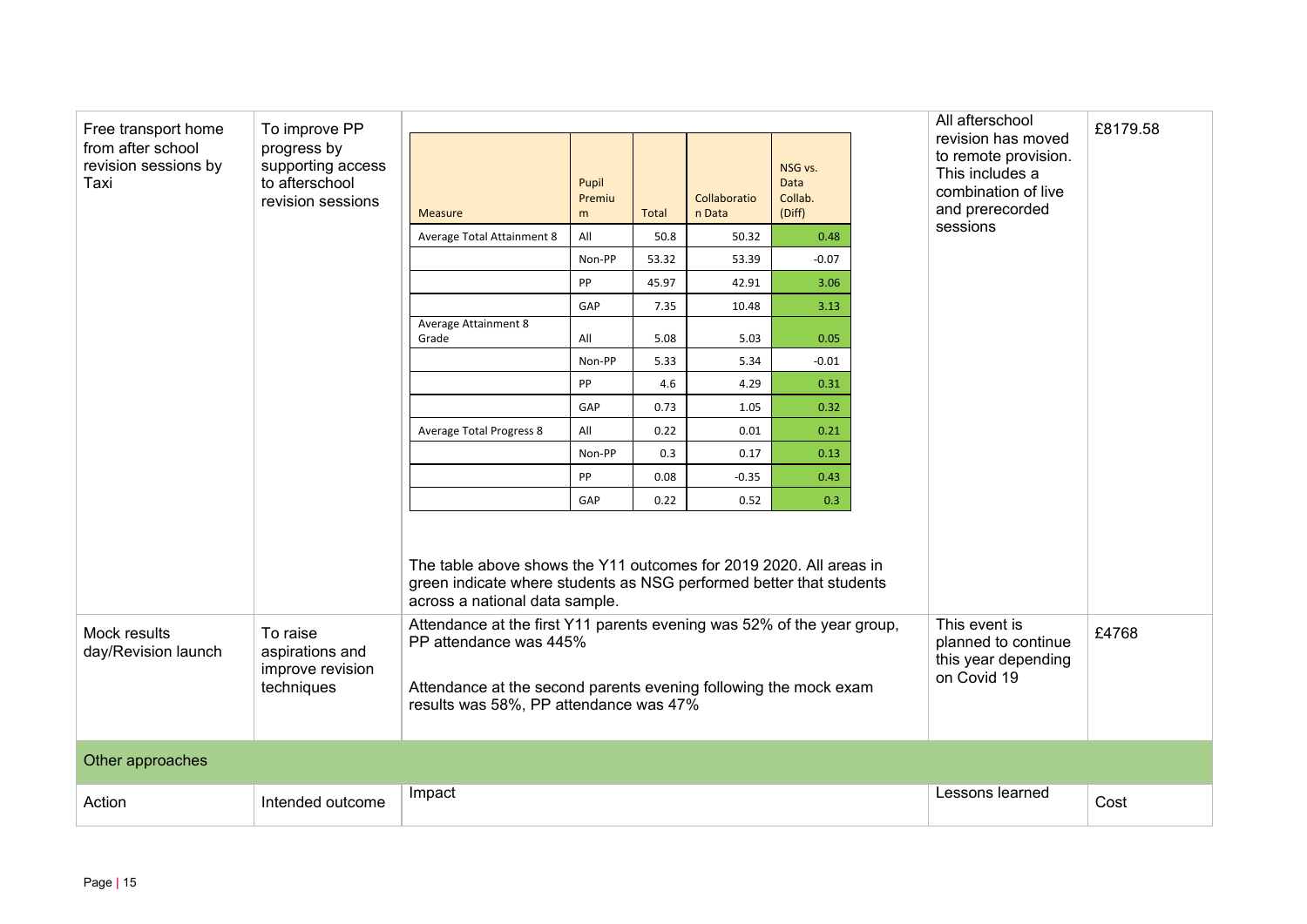| <b>Breakfast for All</b>                                     | To improve                                                                     |                                                                                                                                                                                                                                                                                                                                                                                                                                                                                                                                                                                                                                                                                               |                      | In order to enable us                                                                                                                                                                                                                | £914.99                            |                                      |                   |                                                                                            |  |
|--------------------------------------------------------------|--------------------------------------------------------------------------------|-----------------------------------------------------------------------------------------------------------------------------------------------------------------------------------------------------------------------------------------------------------------------------------------------------------------------------------------------------------------------------------------------------------------------------------------------------------------------------------------------------------------------------------------------------------------------------------------------------------------------------------------------------------------------------------------------|----------------------|--------------------------------------------------------------------------------------------------------------------------------------------------------------------------------------------------------------------------------------|------------------------------------|--------------------------------------|-------------------|--------------------------------------------------------------------------------------------|--|
|                                                              | attainment<br>outcomes and<br>promote health by<br>increasing the<br>number of | <b>Measure</b>                                                                                                                                                                                                                                                                                                                                                                                                                                                                                                                                                                                                                                                                                | Pupil<br>Premiu<br>m | <b>Total</b>                                                                                                                                                                                                                         | Collaboratio<br>n Data             | NSG vs.<br>Data<br>Collab.<br>(Diff) |                   | to continue this<br>strategy in 2020<br>2021 we have<br>begun to provide<br>free toast for |  |
|                                                              | students who eat                                                               | Average Total Attainment 8                                                                                                                                                                                                                                                                                                                                                                                                                                                                                                                                                                                                                                                                    | All                  | 50.8                                                                                                                                                                                                                                 | 50.32                              | 0.48                                 |                   | students at break<br>time rather than                                                      |  |
|                                                              | breakfast                                                                      |                                                                                                                                                                                                                                                                                                                                                                                                                                                                                                                                                                                                                                                                                               | Non-PP               | 53.32                                                                                                                                                                                                                                | 53.39                              | $-0.07$                              |                   | before school to                                                                           |  |
|                                                              |                                                                                | PP                                                                                                                                                                                                                                                                                                                                                                                                                                                                                                                                                                                                                                                                                            | 45.97                | 42.91                                                                                                                                                                                                                                | 3.06                               |                                      | avoid year groups |                                                                                            |  |
|                                                              |                                                                                | GAP                                                                                                                                                                                                                                                                                                                                                                                                                                                                                                                                                                                                                                                                                           | 7.35                 | 10.48                                                                                                                                                                                                                                | 3.13                               |                                      | mixing            |                                                                                            |  |
|                                                              |                                                                                | <b>Average Attainment 8</b><br>Grade                                                                                                                                                                                                                                                                                                                                                                                                                                                                                                                                                                                                                                                          | All                  | 5.08                                                                                                                                                                                                                                 | 5.03                               | 0.05                                 |                   |                                                                                            |  |
|                                                              |                                                                                |                                                                                                                                                                                                                                                                                                                                                                                                                                                                                                                                                                                                                                                                                               | Non-PP               | 5.33                                                                                                                                                                                                                                 | 5.34                               | $-0.01$                              |                   |                                                                                            |  |
|                                                              |                                                                                |                                                                                                                                                                                                                                                                                                                                                                                                                                                                                                                                                                                                                                                                                               | PP                   | 4.6                                                                                                                                                                                                                                  | 4.29                               | 0.31                                 |                   |                                                                                            |  |
|                                                              |                                                                                |                                                                                                                                                                                                                                                                                                                                                                                                                                                                                                                                                                                                                                                                                               | GAP                  | 0.73                                                                                                                                                                                                                                 | 1.05                               | 0.32                                 |                   |                                                                                            |  |
|                                                              |                                                                                | <b>Average Total Progress 8</b>                                                                                                                                                                                                                                                                                                                                                                                                                                                                                                                                                                                                                                                               | All                  | 0.22                                                                                                                                                                                                                                 | 0.01                               | 0.21                                 |                   |                                                                                            |  |
|                                                              |                                                                                |                                                                                                                                                                                                                                                                                                                                                                                                                                                                                                                                                                                                                                                                                               | Non-PP               | 0.3                                                                                                                                                                                                                                  | 0.17                               | 0.13                                 |                   |                                                                                            |  |
|                                                              |                                                                                |                                                                                                                                                                                                                                                                                                                                                                                                                                                                                                                                                                                                                                                                                               | PP                   | 0.08                                                                                                                                                                                                                                 | $-0.35$                            | 0.43                                 |                   |                                                                                            |  |
|                                                              |                                                                                |                                                                                                                                                                                                                                                                                                                                                                                                                                                                                                                                                                                                                                                                                               | GAP                  | 0.22                                                                                                                                                                                                                                 | 0.52                               | 0.3                                  |                   |                                                                                            |  |
|                                                              |                                                                                | The table above shows the Y11 outcomes for 2019 2020. All areas in<br>green indicate where students as NSG performed better that students<br>across a national data sample.                                                                                                                                                                                                                                                                                                                                                                                                                                                                                                                   |                      |                                                                                                                                                                                                                                      |                                    |                                      |                   |                                                                                            |  |
| Attendance officer,<br>safeguarding lead and<br>Year leaders | To increase PP<br>attendance                                                   | Attendance had improved significantly in HT1 and this was sustained into<br>HT2 until week 13 when the school was hit by the winter vomiting bug.<br>Unfortunately the first couple of weeks of our return in January were<br>disrupted as a result of staff training day, mock results day and a new<br>timetable. This meant that we did not see an increase in attendance as<br>rapidly as we had hoped although it is now beginning to increase again.<br>The capacity of the attendance and data team has also been reduced as<br>our exams officer who also supported with attendance interviews and<br>admin has been absent since the beginning of December following an<br>accident. |                      | This team has been<br>expanded with the<br>addition of 1 part<br>time member of staff<br>this year. There is<br>now a shift in focus<br>to monitoring<br>attendance at<br>remote lessons to<br>minimize the<br>disruption to lessons | Salary<br>Contributions<br>£166602 |                                      |                   |                                                                                            |  |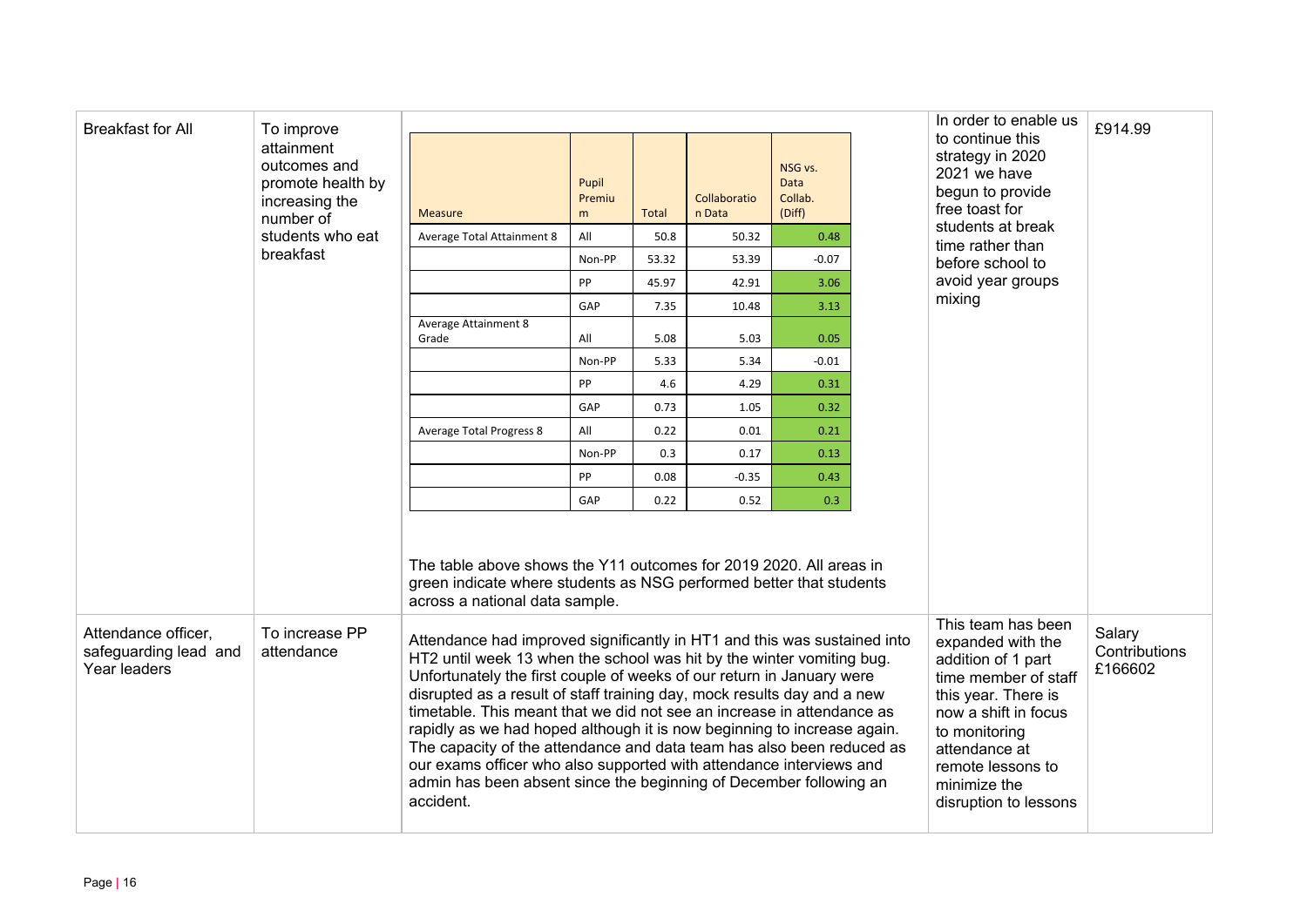|                           |                              | % attendance of parents at attendance panel<br>September - 22%<br>October - 85%<br>November - 55%<br>December - Rearranged<br>January - 70%<br>February - No Panel                                                                                                                                      |                     |                                  |                                                               |                                    |         |         | caused by period of<br>isolation.                                                                                                                                                         |          |
|---------------------------|------------------------------|---------------------------------------------------------------------------------------------------------------------------------------------------------------------------------------------------------------------------------------------------------------------------------------------------------|---------------------|----------------------------------|---------------------------------------------------------------|------------------------------------|---------|---------|-------------------------------------------------------------------------------------------------------------------------------------------------------------------------------------------|----------|
|                           |                              |                                                                                                                                                                                                                                                                                                         | PP<br>92.61<br>93.7 |                                  |                                                               |                                    |         |         |                                                                                                                                                                                           |          |
|                           |                              | Whole School                                                                                                                                                                                                                                                                                            |                     | Non PP                           |                                                               |                                    | 95.12   | 96.12   |                                                                                                                                                                                           |          |
|                           |                              |                                                                                                                                                                                                                                                                                                         |                     | Gap                              |                                                               |                                    | $-2.51$ | $-2.42$ |                                                                                                                                                                                           |          |
|                           |                              |                                                                                                                                                                                                                                                                                                         |                     | Whole school total               |                                                               |                                    | 94      | 95      |                                                                                                                                                                                           |          |
|                           |                              | Whole School                                                                                                                                                                                                                                                                                            | Premium<br>Gap      | PA Pupil Premium<br>PA Not Pupil | 18/1<br>9<br>21.7<br>6<br>11.4<br>$\overline{2}$<br>10.3<br>4 | Week<br>22<br>18.58<br>9.8<br>8.78 |         |         |                                                                                                                                                                                           |          |
|                           |                              |                                                                                                                                                                                                                                                                                                         |                     | Overall PA                       | 16.7<br>$\overline{7}$                                        | 13.78                              |         |         |                                                                                                                                                                                           |          |
| <b>Attendance Rewards</b> | To increase PP<br>attendance | 262 students attended the Meadowhall trip. The trip was hugely popular<br>and one Y11 students also won a prize in the local authority attendance<br>competition in January.<br>Hot chocolate Fridays was also implemented for KS3 students at who<br>were identified as being PA in the previous year. |                     |                                  |                                                               |                                    |         |         | These strategies<br>were beginning to<br>show success. We<br>can no longer gather<br>in groups so the hot<br>chocolate Friday<br>rewards system has<br>become chocolate<br>bar Friday and | £2471.99 |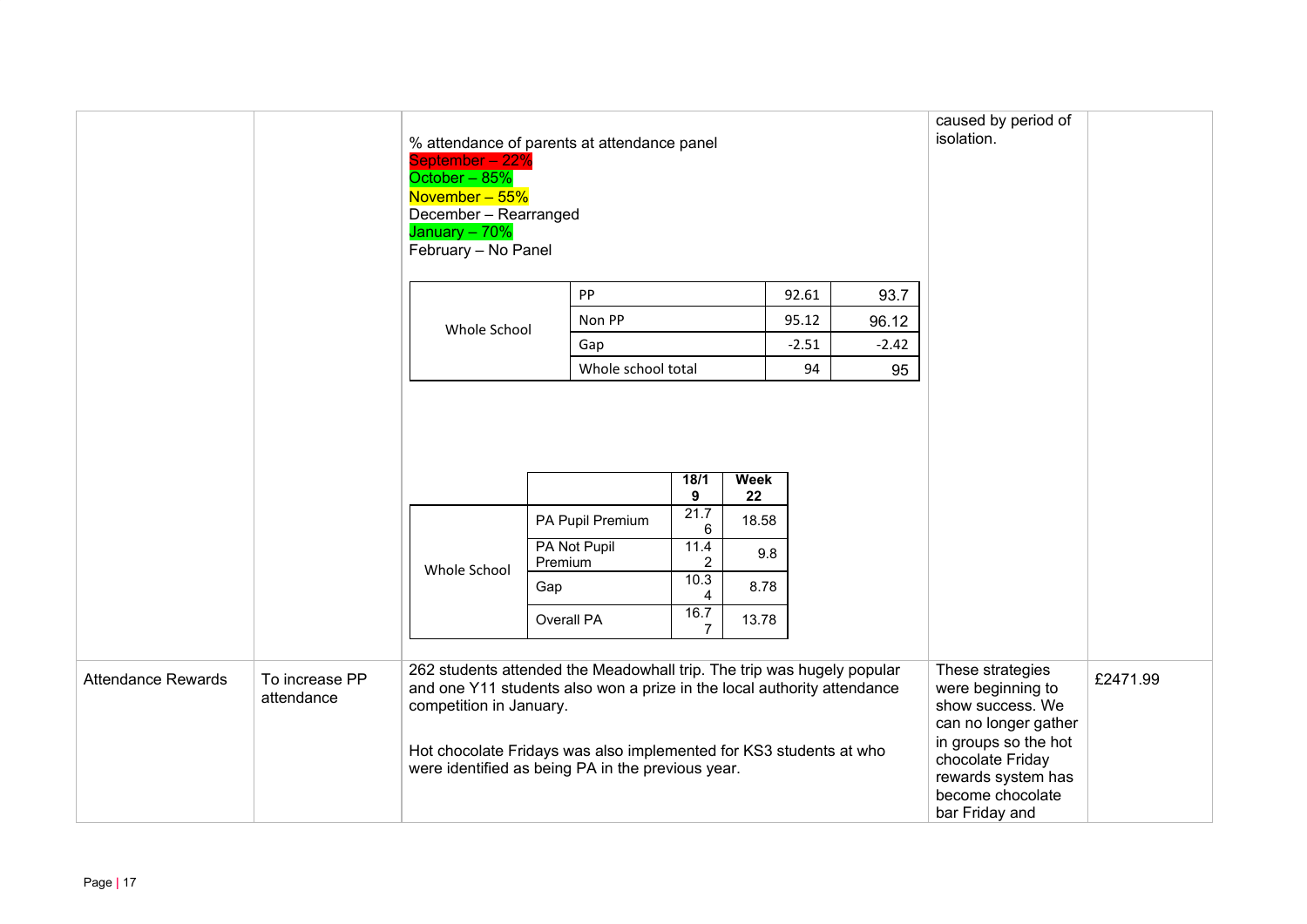|                                          |                                                                                                       |                                                                                                                                                                                                                                                                 |                                                                       | No. of<br>students | 18/1                                                                                                                                                                                              | Week<br>22 |  | expanded to include<br>Y9 students.                                                                                                                                                    |       |
|------------------------------------------|-------------------------------------------------------------------------------------------------------|-----------------------------------------------------------------------------------------------------------------------------------------------------------------------------------------------------------------------------------------------------------------|-----------------------------------------------------------------------|--------------------|---------------------------------------------------------------------------------------------------------------------------------------------------------------------------------------------------|------------|--|----------------------------------------------------------------------------------------------------------------------------------------------------------------------------------------|-------|
|                                          |                                                                                                       |                                                                                                                                                                                                                                                                 | Pupil Premium                                                         |                    |                                                                                                                                                                                                   | 92.86      |  |                                                                                                                                                                                        |       |
|                                          |                                                                                                       |                                                                                                                                                                                                                                                                 | Year7 Not Pupil<br>Premium                                            | 3                  |                                                                                                                                                                                                   | 86.83      |  | Covid permitting we<br>will pursue                                                                                                                                                     |       |
|                                          |                                                                                                       |                                                                                                                                                                                                                                                                 | Pupil Premium                                                         | 10                 | 85.98                                                                                                                                                                                             | 91.61      |  | additional<br>attendance rewards                                                                                                                                                       |       |
|                                          |                                                                                                       |                                                                                                                                                                                                                                                                 | Year8 Not Pupil<br>Premium                                            | 6                  | 79.63                                                                                                                                                                                             | 89.62      |  | in the summer term                                                                                                                                                                     |       |
|                                          |                                                                                                       |                                                                                                                                                                                                                                                                 |                                                                       |                    |                                                                                                                                                                                                   |            |  |                                                                                                                                                                                        |       |
| School Nurse and<br>counselling services | To support mental<br>health and<br>wellbeing and as a<br>result improve<br>attendance and<br>outcomes | Half term 3                                                                                                                                                                                                                                                     | 93 referrals have been made so far<br>87 of these are for PP students |                    | Due to the difficulty<br>with additional<br>visitors to school the<br>demand for school<br>nurse services has<br>increased. As such<br>we will increase the<br>school nurse hours<br>in 2020 2021 | £2585      |  |                                                                                                                                                                                        |       |
| Hardship fund                            | To increase PP<br>attendance and<br>access to the<br>curriculum                                       | Although the referral is made when a student presents with incorrect<br>equipment or uniform swift actions via the purchase request form is taken<br>to rectify this in the long term and PP funding has also been used to<br>replenish the loan uniform stock. |                                                                       |                    |                                                                                                                                                                                                   |            |  | Due to the financial<br>impact of a national<br>lockdown many of<br>our families are<br>experiencing<br>additional hardship.<br>As such this fund<br>has been expanded<br>in 2020 2021 | £1898 |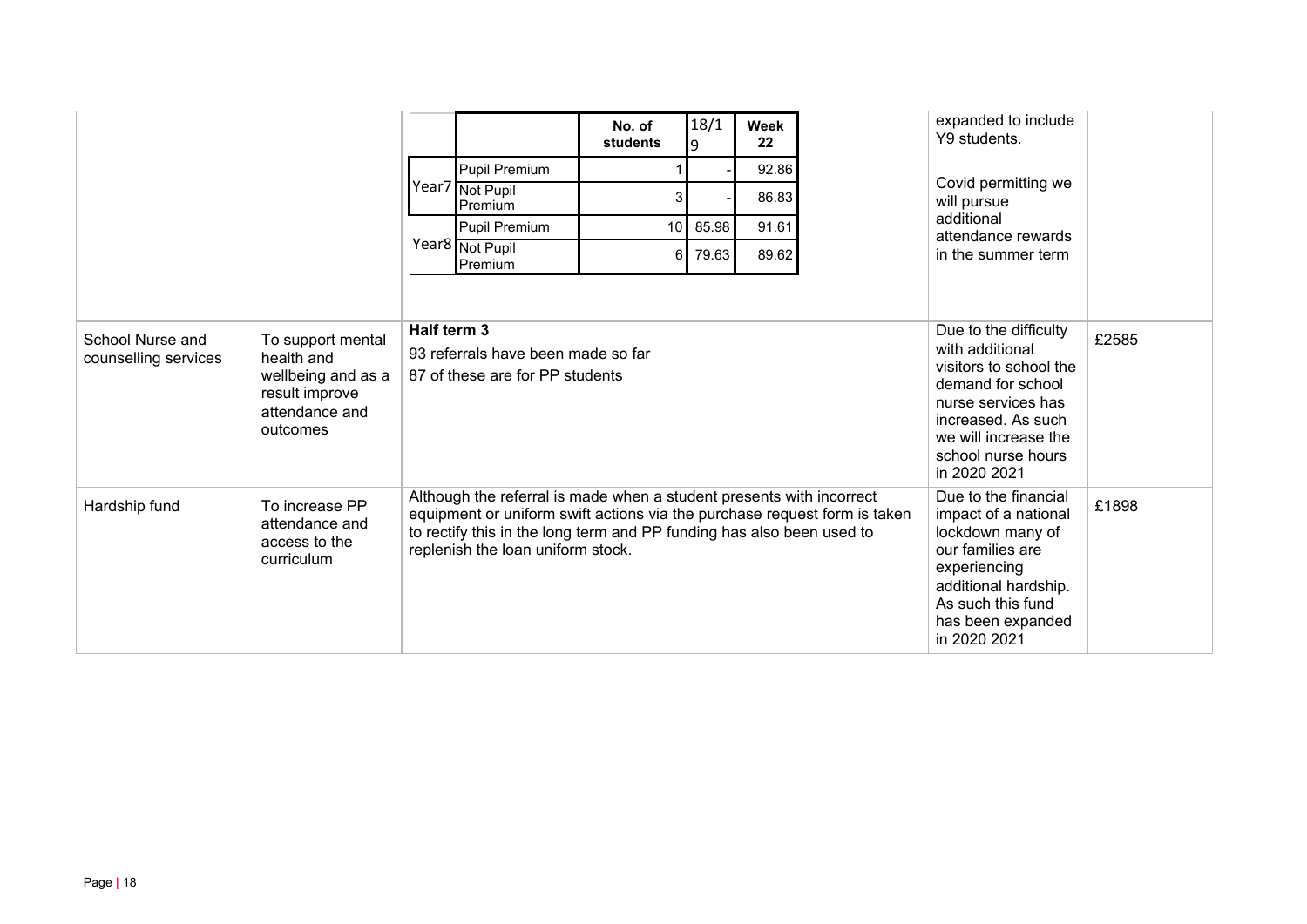| <b>Newland Flyers</b> | To increase                     |                                                     |       | Due to the difficulty | £697                  |                                    |                                                               |  |
|-----------------------|---------------------------------|-----------------------------------------------------|-------|-----------------------|-----------------------|------------------------------------|---------------------------------------------------------------|--|
|                       | attainment of PP<br>HA students | <b>Attainment/Progress 8</b><br><b>Summary</b>      |       |                       |                       |                                    | in securing<br>enrichment<br>opportunities and                |  |
|                       |                                 | Measure                                             | Total | $\%$                  | Collaboration<br>Data | Examsvs.<br>Data Collab.<br>(Diff) | visits this<br>programme will be<br>suspended in 2020<br>2021 |  |
|                       |                                 | Average Total<br>Attainment 8                       | 59.37 |                       | 50.32                 | 9.05                               |                                                               |  |
|                       |                                 | <b>Average Attainment 8</b><br>Grade                | 5.94  |                       | 5.03                  | 0.91                               |                                                               |  |
|                       |                                 |                                                     |       |                       |                       |                                    |                                                               |  |
|                       |                                 | <b>Basics 9-7</b>                                   |       |                       |                       |                                    |                                                               |  |
|                       |                                 | Measure                                             | Total | $\%$                  | Collaboration<br>Data | Examsvs.<br>Data Collab.<br>(Diff) |                                                               |  |
|                       |                                 | Students Achieving 9-7<br>in English and Maths      | 10    | 23.3                  | 14.7%                 | 8.6%                               |                                                               |  |
|                       |                                 | <b>KS4 Results</b>                                  |       |                       |                       |                                    |                                                               |  |
|                       |                                 | Measure                                             | Total | $\%$                  | Collaboration<br>Data | Examsvs.<br>Data Collab.<br>(Diff) |                                                               |  |
|                       |                                 | Students taking 3<br>Single Sciences (GCSE<br>only) | 17    |                       | 39.5 24.5 %           | 15.0%                              |                                                               |  |